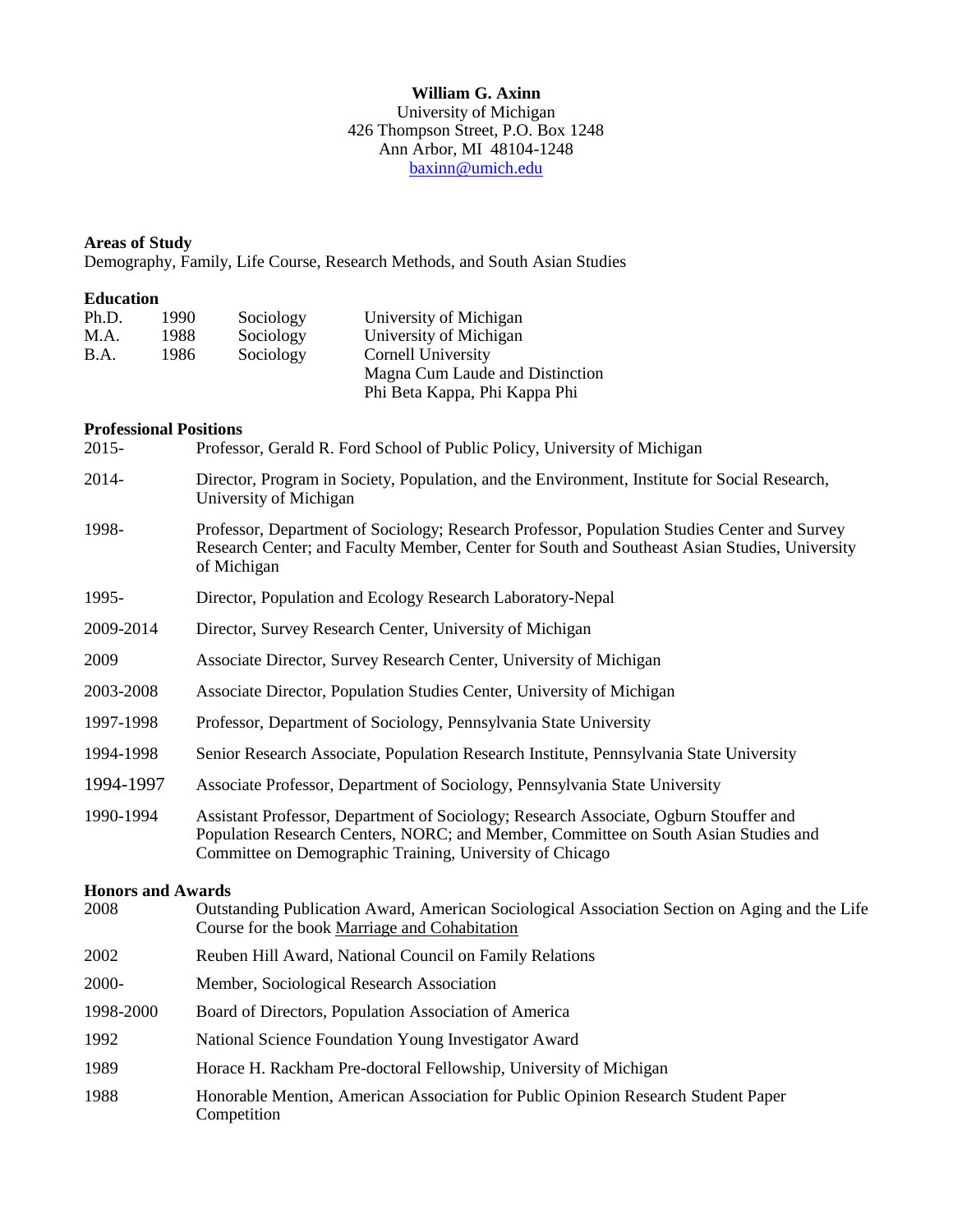# **Current Projects**

## Chitwan Valley Family Study (CVFS), Nepal

*Understanding the Connections among Genes, Environment, Family Processes and Mental Health, PI National Institute of Mental Health (NIMH)*

This project is designed to advance knowledge of how the local community and genetic endowments shape mental health and family events. As part of the World Mental Health consortium, the project features collection of mental health measures and saliva based DNA from members of the Chitwan Valley Family Study in Nepal.

### *New Data Dissemination for Comparative Population Science, PI*

*National Institute of Child Health and Human Development (NICHD)*

This project will make the 20-year Chitwan Valley Family Study (CVFS) data more easily available for comparative research and testing of many important associations in the social, behavioral and health sciences.

## U.S. Family and Fertility

*National Survey of Family Growth (NSFG), Deputy Director The National Center for Health Statistics (NCHS)*

This is the U.S. federal government information source for family change and reproductive health. It features a nationally representative survey designed to gather information on family life, pregnancy, marriage and divorce, infertility, contraceptive use, childrearing and men's and women's health.

### *A More Efficient Web-Based Approach to Collecting National Family, Fertility and Reproductive Health Data, Co-Investigator*

## *National Institute of Child Health and Human Development (NICHD)*

This project will develop an optimal web-based approach to conducting national survey data collections on population health. This new methodology will significantly reduce the costs of collecting health-related data from the general population in representative samples of the entire nation or other large groups. The result will be more evidence on population health to guide both research and practice on high-priority public health topics.

### *Intergenerational Influences on Family Formation Processes, PI*

*National Institute of Child Health and Human Development (NICHD)*

As part of the new PSID Transition to Adulthood Study (TAS), this project will advance the understanding of factors shaping family formation processes in recent cohorts by (A) designing and assessing new data that will create comparable measures across two primary data sources available for tracking family change in the US [PSID and NSFG], and (B) conducting analyses to provide reliable empirical answers to high-priority research questions.

#### *Responsive Design for Efficient Survey Data Collection: An Education Program, Co-Investigator National Institute of Child Health and Human Development (NICHD)*

This project is designed to develop and implement a research education program that will provide participants with exposure to state-of-the-art developments in survey methodology and practical tools for improving their survey data collection activities.

#### *National Campus Climate Survey (NCCS), PI*

This partnership between the University of Michigan and SoundRocket offers universities across the nation affordable access to a national campus climate survey measuring sexual misconduct. Piloted in 2015 at the University of Michigan, the NCCS successfully measured sexual misconduct experiences as a baseline for evaluating policies and programs with a response rate of 67%.

#### Other South Asian Infrastructure

#### *Consortium on Data for Development (India), Principal Investigator (Michigan) Bill and Melinda Gates Foundation*

This partnership between the National Council of Applied Economic Research (NCAER), New Delhi, India, the University of Maryland, College Park, USA and the University of Michigan, USA, is designed to create a new generation of survey data collection tools for India. Activities include training, pilot studies and experiments conducted at NCAER's new Center for Innovations in Data Collection.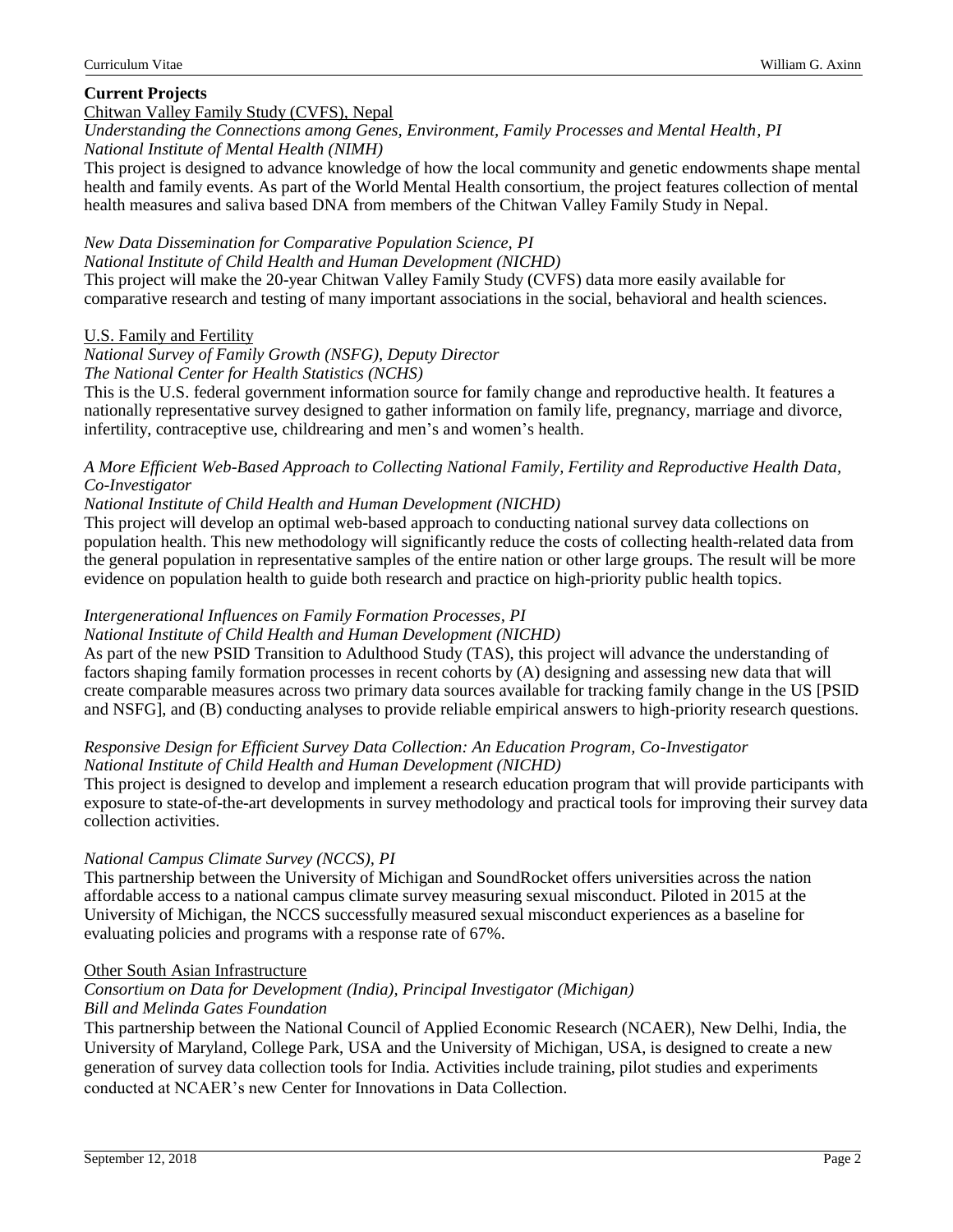### *The Tamil Nadu Household Panel Study, Co-Investigator Government of Tamil Nadu (GOTN)*

The Government of Tamil Nadu, India (GOTN) has signed a government order (GO) to launch the Tamil Nadu Household Panel Study (TNHPS) and sustain it in the long term. This GO specifies that a scientific team from Michigan's Survey Research Center will design, supervise and support the TNHPS. The TNHPS a rare opportunity to harmonize a new long-term family panel study to important existing panel studies in the United States, Nepal and other settings.

*Improving Learning: Developing Measures of Accountability and Evaluating their Association with Students' Gains in Achievement in Nepal, Co-Investigator*

*The Department for International Development (DFID)*

This project will develop and validate measures of accountability at all levels of the educational infrastructure to be shared with the Nepal Ministry of Education (MOE). The project will use those measures in an analysis of the determinants of accountability and its association with students' gains in achievement.

# **Books**

- Axinn, William G. and Lisa D. Pearce. 2006. Mixed Method Data Collection Strategies. New York: Cambridge University Press.
- Thornton, Arland, William G. Axinn, and Yu Xie. 2007. Marriage and Cohabitation. Chicago: University of Chicago Press.
- Jayakody, Ruk, Arland Thornton and William G. Axinn (Eds.). 2007. International Family Change: Ideational Perspectives. Mahwah, NJ: Lawrence Erlbaum Associates.

# **Peer-Reviewed Articles**

- Smith-Greenaway, Emily, Sarah Brauner-Otto, and William Axinn. Forthcoming. "Offspring Education and Parental Mortality: Evidence from South Asia." Social Science Research. doi: [10.1016/j.ssresearch.2018.07.001](https://doi.org/10.1016/j.ssresearch.2018.07.001)
- Couper, Mick P., Garrett Gremel, William Axinn, Heidi Guyer, James Wagner, and Brady T. West. 2018. "New Options for National Population Surveys: The Implications of Internet and Smartphone Coverage." Social Science Research 73:221-235. doi: [10.1016/j.ssresearch.2018.03.008](https://doi.org/10.1016/j.ssresearch.2018.03.008)
- Mortier, Philippe, Randy P. Auerbach, Jordi Alonso, William G. Axinn, Pim Cuijpers, David D. Ebert, Jennifer G. Green, Irving Hwang, Ronald C. Kessler, Howard Liu, Matthew K. Nock, Stephanie Pinder-Amaker, Nancy A. Sampson, Alan M. Zaslavsky, Jibril Abdulmalik, Sergio Aguilar-Gaxiola, Ali Al-Hamzawi, Corina Benjet, Koen Demyttenaere, Silvia Florescu, Giovanni De Girolamo, Oye Gureje, Josep Maria Haro, Chiyi Hu, Yueqin Huang, Peter De Jonge, Elie G. Karam, Andrzej Kiejna, Viviane Kovess-Masfety, Sing Lee, John J. Mcgrath, Siobhan O'Neill, Vladimir Nakov, Beth-Ellen Pennell, Marina Piazza, José Posada-Villa, Charlene Rapsey, Maria Carmen Viana, Miguel Xavier, and Ronny Bruffaerts. 2018. "Suicidal Thoughts and Behaviors among College Students and Same-aged Peers: Results from the World Health Organization World Mental Health Surveys." Social Psychiatry and Psychiatric Epidemiology. doi: [10.1007/s00127-018-1481-6](https://doi.org/10.1007/s00127-018-1481-6)
- Axinn, William G., Maura E. Bardos, and Brady T. West. 2018. "General Population Estimates of the Association between College Experience and the Odds of Forced Intercourse." Social Science Research 70:131-143. doi: [10.1016/j.ssresearch.2017.10.006](https://doi.org/10.1016/j.ssresearch.2017.10.006) PMCID: [PMC5820778.](https://www.ncbi.nlm.nih.gov/pmc/articles/PMC5820778/)
- Axinn, William G., Dirgha J. Ghimire, and Emily Smith-Greenaway. 2017. "Emotional Variation and Fertility Behavior." Demography 54(2):437-458. doi:10.1007/s13524-017-0555-5. PMCID: PMC5426117.
- Brauner-Otto, Sarah R. and William G. Axinn. 2017. "Natural Resource Collection and Desired Family Size: A Longitudinal Test of Environment-population Theories." Population and Environment 38(4):381-406. doi:10.1007/s11111-016-0267-6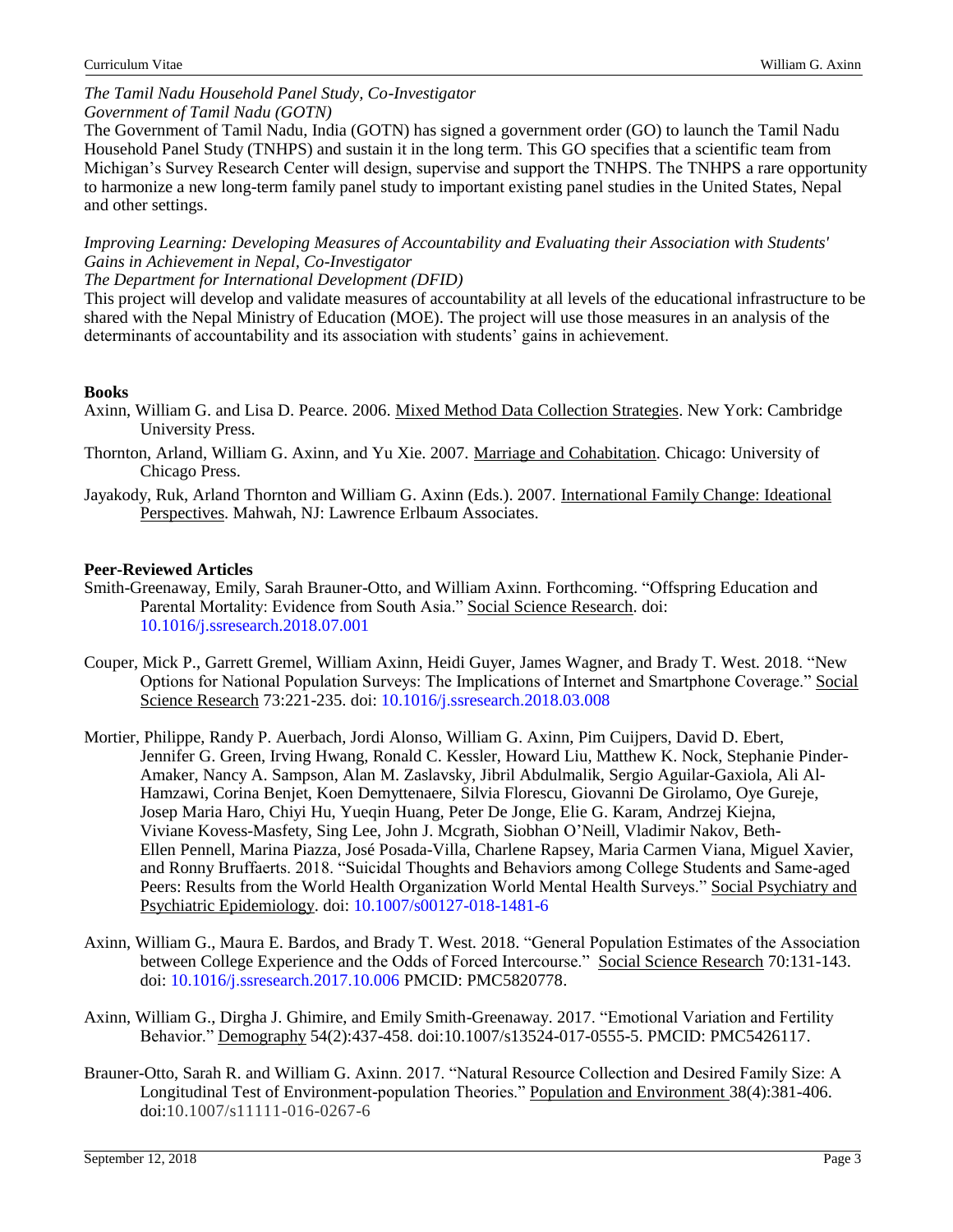- Ghimire, Dirgha, William Axinn, Heather Gatny, and Stephanie Chardoul. 2017. "Preparing a Culturally Appropriate Translation of a Survey Questionnaire." SAGE Research Methods Cases Health. doi: [10.4135/9781526409515](http://dx.doi.org/10.4135/9781526409515)
- Auerbach, Randy. P., Jordi Alonso, William G. Axinn, Pim Cuijpers, David D. Ebert, Jennifer G. Green, Irving Hwang, Ronald C. Kessler, Howard Liu, Philippe Mortier, Matthew K. Nock, Stephanie Pinder-Amaker, Nancy A. Sampson, Sergio Aguilar-Gaxiola, Ali Al-Hamzawi, Laura H. Andrade, Corina Benjet, Jose Miguel Caldas-de-Almeida, Koen Demyttenaere, Silvia Florescu, Giovanni De Girolamo, Oye Gureje, Josep Maria Haro, Elie G. Karam, Andrzej Kiejna, Viviane Kovess-Masfety, Sing Lee, John J. Mcgrath, Siobhan O'Neill, Beth-Ellen Pennell, Kate Scott, Margreet ten Have, Yolanda Torres, Alan M. Zaslavsky, Zahari Zarkov, and Ronny Bruffaerts. 2016. "Mental Disorders among College Students in the WHO World Mental Health Surveys." Psychological Medicine 46(14):2955-2970. PMCID: PMC5129654.
- Hawes, Armani, William G. Axinn, and Dirgha J. Ghimire. 2016. "Ethnicity and Mental Health." Annals of Psychiatry and Mental Health 4(4):1072. PMCID: [PMC5560443.](https://www.ncbi.nlm.nih.gov/pmc/articles/PMC5560443/)
- Axinn, William G., Heather H. Gatny, and James Wagner. 2015. "Maximizing Data Quality using Mode Switching in Mixed-Device Survey Design: Nonresponse Bias and Models of Demographic Behavior." Methods, Data, Analyses 9(2):163-184. PMCID: PMC4746010.
- Axinn, William G., Dirgha J. Ghimire, Nathalie E. Williams, and Kate M. Scott. 2015. "Associations between the Social Organization of Communities and Psychiatric Disorders in Rural Asia." Social Psychiatry and Psychiatric Epidemiology 50(10):1537-1545. PMCID: PMC4594883.
- Axinn, William G., Elyse A. Jennings, and Mick P. Couper. 2015. "Response of Sensitive Behaviors to Frequent Measurement." Social Science Research 49:1-15. PMCID: PMC4247852.
- Axinn, William G., Kate M. Scott, and Stephanie A. Chardoul. 2015. "Demography of Mental Health." Pp. 18-25 in Encyclopedia of Mental Health, Second edition, Volume 2, editor in Chief H. S. Friedman. Waltham, MA: Academic Press.
- Axinn, William G. 2015. "Demographic Change: The Case of Chitwan Valley in Nepal." International Journal of Sociology 45(1):1-3.
- Ghimire, Dirgha J., William G. Axinn, and Emily Smith-Greenaway. 2015. "Impact of the Spread of Mass Education on Married Women's Experience with Domestic Violence." Social Science Research 54:319- 331. PMCID: PMC4607934.
- West, Brady T., William G. Axinn, and Dirgha J. Ghimire. 2015. "Evaluating a Modular Design Approach to Collecting Survey Data Using Text Messages." Survey Research Methods 9(2):111-123. PMCID: PMC4551499.
- An, Li, Alex Zvoleff, Jianguo Liu, and William G. Axinn. 2014. "Agent-Based Modeling in Coupled Human and Natural Systems (CHANS): Lessons from a Comparative Analysis." Annals of the Association of American Geographers 104(4):723-745.
- Carter, Neil H., Andrés Viña, Vanessa Hull, William McConnell, William Axinn, Dirgha Ghimire, and Jianguo Liu. 2014. "Coupled Human and Natural Systems Approach to Wildlife Research and Conservation." Ecology and Society 19(3):43.
- Axinn, William G., Dirgha J. Ghimire, Nathalie E. Williams, and Kate M. Scott. 2013. "Gender, Traumatic Events, and Mental Health Disorders in a Rural Asian Setting." Journal of Health and Social Behavior 54(4):444-461. PMCID: PMC3891584.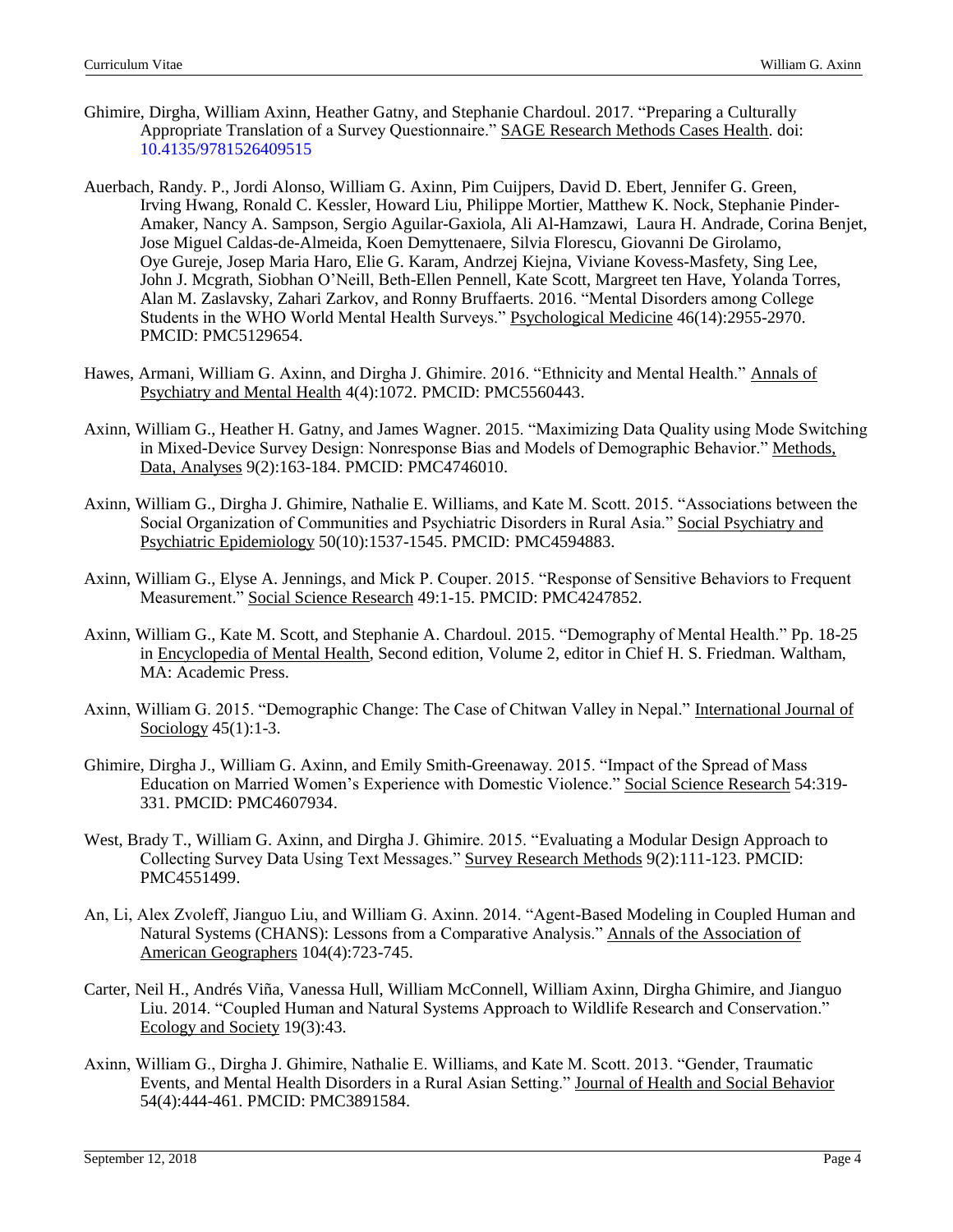- Gatny, Heather H., Mick P. Couper, and William G. Axinn. 2013. "New Strategies for Biosample Collection in Population-Based Social Research." Social Science Research 42:1402-1409. PMCID: PMC3717190.
- Ghimire, Dirgha J. and William G. Axinn. 2013. "Marital Processes, Arranged Marriage, and Contraception to Limit Fertility." Demography 50:1663-1686. PMCID: PMC3786027.
- Ghimire, Dirgha J., Stephanie Chardoul, Ronald C. Kessler, William G. Axinn, and Bishnu P. Adhikari. 2013. "Modifying and Validating the Composite International Diagnostic Interview (CIDI) for Use in Nepal." International Journal of Methods in Psychiatric Research 22(1):71-81. PMCID: PMC3610833.
- Axinn, William G., Dirgha J. Ghimire, and Nathalie Williams. 2012. "Collecting Survey Data during Armed Conflict." Journal of Official Statistics 28(2):153-171. PMCID: PMC3571111.
- Gatny, Heather H. and William G. Axinn. 2012. "Willingness to Participate in Research during Pregnancy: Race, Experience, and Motivation." Field Methods 24:135-154. PMCID: PMC3393046.
- Jennings, Elyse A., William G. Axinn, and Dirgha J. Ghimire. 2012. "The Effect of Parents' Attitudes on Sons' Marriage Timing." American Sociological Review 77(6):923-945. PMCID: PMC3590910.
- Link, Cynthia F., William G. Axinn, and Dirgha J. Ghimire. 2012. "Household Energy Consumption: Community Context and the Fuelwood Transition." Social Science Research 41(3):598-611. PMCID: PMC3461177.
- Wagner, James, Brady T. West, Nicole Kirgis, James M. Lepkowski, William G. Axinn and Shonda Kruger Ndiaye. 2012. "Use of Paradata in a Responsive Design Framework to Manage a Field Data Collection." Journal of Official Statistics 28(4):477-499.
- Williams, Nathalie E., Dirgha J. Ghimire, William G. Axinn, Elyse A. Jennings, and Meeta S. Pradhan. 2012. "A Micro-Level Event-Centered Approach to Investigating Armed Conflict and Population Responses." Demography 49:1521-1546. PMCID: PMC3495997.
- Axinn, William G. and Dirgha J. Ghimire. 2011. "Social Organization, Population, and Land Use." American Journal of Sociology 117(1):209-258. PMCID: PMC3162250.
- Axinn, William G., Cynthia F. Link, and Robert M. Groves. 2011. "Responsive Survey Design, Demographic Data Collection, and Models of Demographic Behavior." Demography 48(3):1127-1149. PMID: 21706256.
- Axinn, William G., Linda Young-DeMarco, and Messo Caponi Roe. 2011. "Gender Double Standards in Parenting Attitudes." Social Science Research 40(2):417-432. PMCID: PMC3035381.
- Axinn, William G., Jennifer S. Barber, and Ann E. Biddlecom. 2010. "Social Organization and the Transition from Direct to Indirect Consumption." Social Science Research 39:357-368. PMCID: PMC2877213.
- Brauner-Otto, Sarah R. and William G. Axinn. 2010. "Parental Family Experiences, the Timing of First Sex, and Contraception." Social Science Research 39(6):875-893. PMCID: PMC2978908.
- Ghimire, Dirgha J. and William G. Axinn. 2010. "Community Context, Land Use and First Birth." Rural Sociology 75(3):478-513. PMCID: PMC2945390.
- Massey, Douglas S., William G. Axinn, and Dirgha J. Ghimire. 2010. "Environmental Change and Out-Migration: Evidence from Nepal." Population and Environment 32(2):109-136. PMCID: PMC3042700.
- Massey, Douglas S., Nathalie Williams, William G. Axinn, and Dirgha Ghimire. 2010. "Community Services and Out-Migration." International Migration 48(3):1-41. PMCID: PMC3146299.
- Gatny, Heather H., Mick P. Couper, William G. Axinn, and Jennifer S. Barber. 2009. "Using Debit Cards for Incentive Payments: Experiences of a Weekly Survey Study." Survey Practice. November 2009.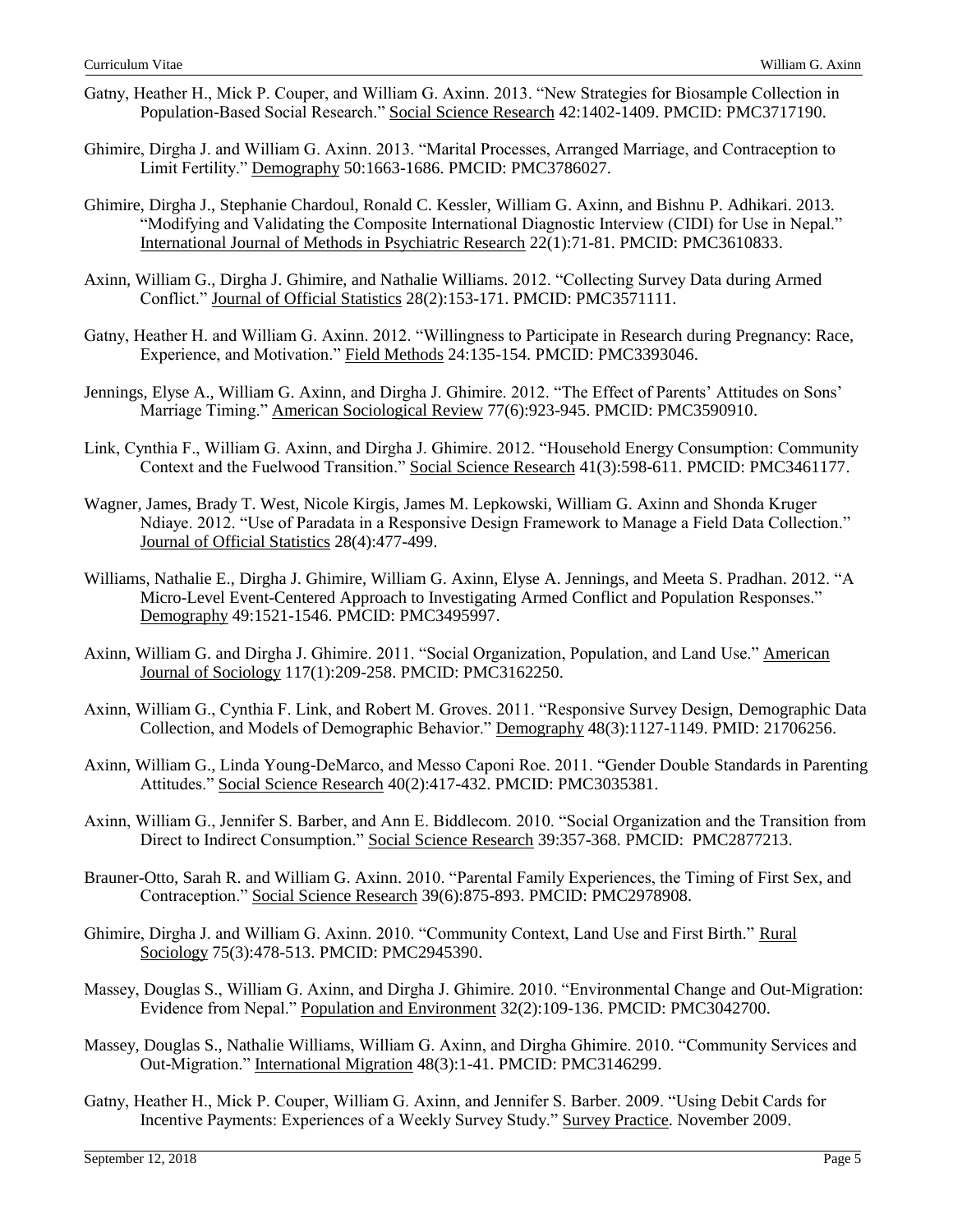- Brauner-Otto, Sarah R., William G. Axinn, and Dirgha J. Ghimire. 2007. "The Spread of Health Services and Fertility Transition." Demography 44(4):747-770. PMID: 18232209.
- Ghimire, Dirgha J. and William G. Axinn. 2006. "Family Change in Nepal: Evidence from Western Chitwan." Contributions to Nepalese Studies 33(2):177-201.
- Ghimire, Dirgha J., William G. Axinn, Scott T. Yabiku, and Arland Thornton. 2006. "Social Change, Premarital Nonfamily Experience and Spouse Choice in an Arranged Marriage Society." American Journal of Sociology 111(4):1181-1218.
- Biddlecom, Ann E., William G. Axinn, and Jennifer S. Barber. 2005. "Environmental Effects on Family Size Preferences and Subsequent Reproductive Behavior in Nepal." Population and Environment 26(3):183- 206.
- Barber, Jennifer S. and William G. Axinn. 2004. "New Ideas and Fertility Limitation: The Role of Mass Media." Journal of Marriage and Family 66:1180-1200.
- Hoelter, Lynette F., William G. Axinn, and Dirgha J. Ghimire. 2004. "Social Change, Premarital Nonfamily Experiences, and Marital Dynamics." Journal of Marriage and Family 66:1131-1151.
- Barber, Jennifer S., Ann E. Biddlecom, and William G. Axinn. 2003. "Neighborhood Social Change and Perceptions of Environmental Degradation." Population and Environment 25(2):77-108.
- Axinn, William G., Arland Thornton, Lishou S. Yang, Linda Young-DeMarco, and Yu Xie. 2002. "Mothers' Reports of Children's Family Formation Behavior." Social Science Research 31(2):257-283.
- Beutel, Ann M. and William G. Axinn. 2002. "Gender, Social Change, and Educational Attainment." Economic Development and Cultural Change 51(1):109-134.
- Maples, Jerry J., Susan A. Murphy, and William G. Axinn. 2002. "Two-Level Proportional Hazards Models." Biometrics 58(4):754-763. PMID: 12495129.
- Axinn, William G. and Jennifer S. Barber. 2001. "Mass Education and Fertility Transition." American Sociological Review 66(4):481-505.
- Axinn, William G. and Scott T. Yabiku. 2001. "Social Change, the Social Organization of Families, and Fertility Limitation." American Journal of Sociology 106(5):1219-1261.
- Pienta, Amy Mehraban, Jennifer S. Barber, and William G. Axinn. 2001. "Social Change and Adult Children's Attitudes toward Support of Elderly Parents: Evidence from Nepal." Hallym International Journal of Aging 3(2):211-235.
- Barber, Jennifer S., Susan Murphy, William G. Axinn, and Jerry Maples. 2000. "Discrete-Time Multilevel Hazard Analysis." Sociological Methodology 30:201-235.
- Axinn, William G., Lisa D. Pearce, and D. Ghimire. 1999. "Innovations in Life History Calendar Applications." Social Science Research 28:243-264.
- Barber, Jennifer S., William G. Axinn, and A. Thornton. 1999. "Unwanted Childbearing, Health and Mother-Child Relationships." Journal of Health and Social Behavior 40(3):231-257. PMID: 10513146.
- Shivakoti, Ganesh P., William G. Axinn, Prem Bhandari, and Netra Chhetri. 1999. "The Impact of Community Context on Land Use in an Agricultural Society." Population and Environment 20(3):191-213.

Yabiku, Scott T., William G. Axinn, and Arland Thornton. 1999. "Family Integration and Children's Self-Esteem."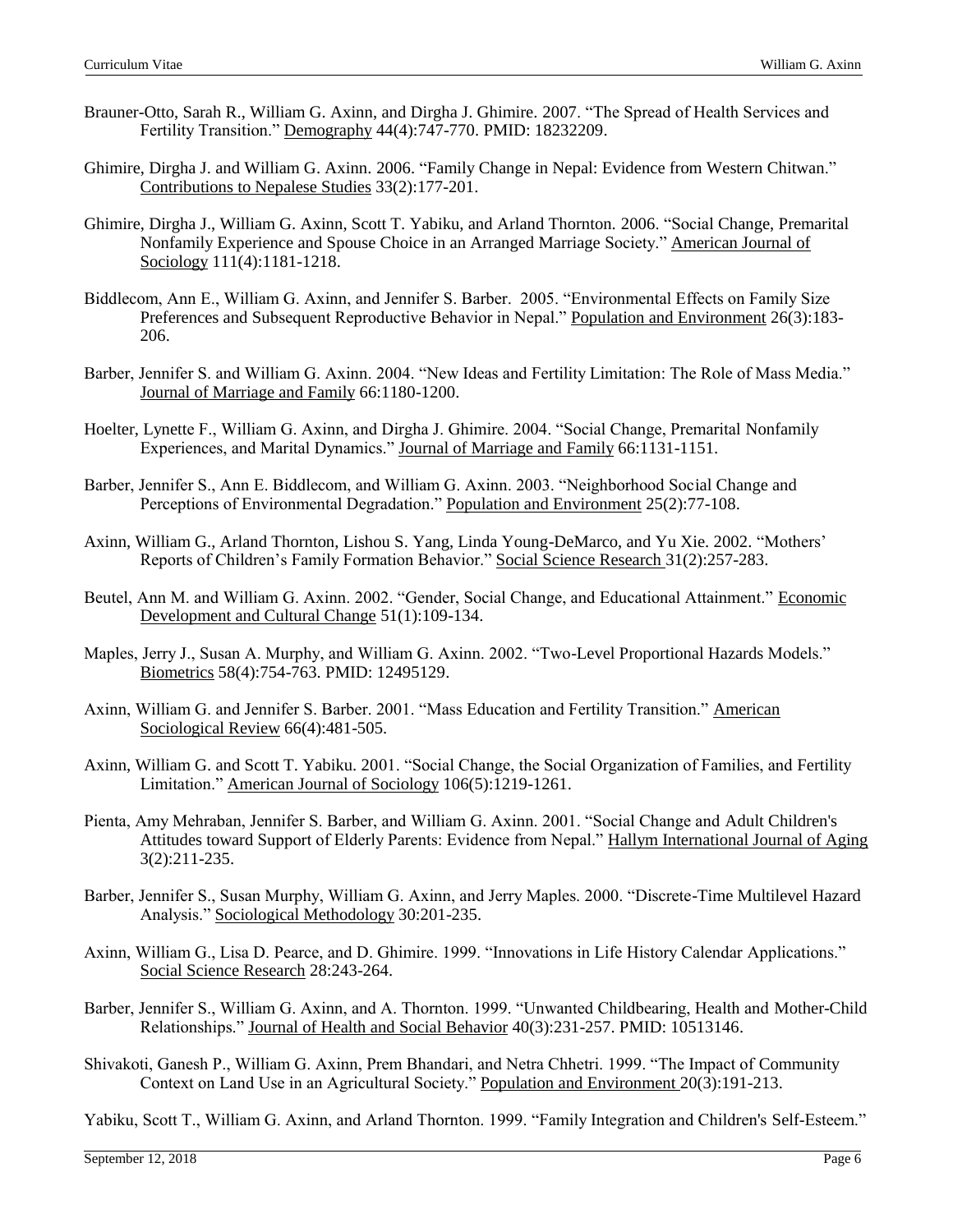American Journal of Sociology 104(5):1494-1524.

- Axinn, William G., Jennifer S. Barber, and Arland Thornton. 1998. "The Long-Term Impact of Parents' Childbearing Decisions on Children's Self-Esteem." Demography 35(4):435-443. PMID: 9850468.
- Barber, Jennifer S. and William G. Axinn. 1998. "Gender Role Attitudes and Marriage among Young Women." Sociological Quarterly 39(1):11-31.
- Barber, Jennifer S. and William G. Axinn. 1998. "The Impact of Parental Pressure for Grandchildren on Young People's Entry into Cohabitation and Marriage." Population Studies 52:129-144.
- Pearce, Lisa D. and William G. Axinn. 1998. "The Impact of Family Religious Life on the Quality of Mother-Child Relations." American Sociological Review 63:810-828.
- Axinn, William G. and Jennifer S. Barber. 1997. "Living Arrangements and Family Formation Attitudes in Early Adulthood." Journal of Marriage and the Family 59:595-611.
- Axinn, William G., Jennifer S. Barber, and Dirgha J. Ghimire. 1997. "The Neighborhood History Calendar: A Data Collection Method Designed for Dynamic Multilevel Modeling." Sociological Methodology 27:355- 392. PMID: 12348199.
- Barber, Jennifer S., Ganesh P. Shivakoti, William G. Axinn, and Kishor Gajurel. 1997. "Sampling Strategies for Rural Settings: A Detailed Example from the Chitwan Valley Family Study, Nepal." Nepal Population Journal 6(5):193-203.
- Axinn, William G. and Tom Fricke. 1996. "Community Context, Women's Natal Kin Ties, and Demand for Children: Macro-Micro Linkages in Social Demography." Rural Sociology 61(2):249-271.
- Axinn, William G. and Arland Thornton. 1996. "The Influence of Parents' Marital Dissolutions on Children's Attitudes towards Family Formation." Demography 33(1):66-81. PMID: 8690141.
- Thornton, Arland, William G. Axinn and Jay Teachman. 1995. "The Influence of School Enrollment and Accumulation on Cohabitation and Marriage in Early Adulthood." American Sociological Review 60(5):762-774.
- Thornton, Arland, Terri L. Orbuch, and William G. Axinn. 1995. "Parent-Child Relationships during the Transition to Adulthood." Journal of Family Issues 16(5):538-564.
- Axinn, William G., Marin E. Clarkberg, and Arland Thornton. 1994. "Family Influences on Family Size Preferences." Demography 31(1):65-79. PMID: 8005343.
- Axinn, William G. 1993. "The Effects of Children's Schooling on Fertility Limitation." Population Studies 47:481-493.
- Axinn, William G. and Arland Thornton. 1993. "Mothers, Children, and Cohabitation: The Intergenerational Effects of Attitudes and Behavior." American Sociological Review 58(2):233-246.
- Fricke, Tom, William G. Axinn, and Arland Thornton. 1993. "Marriage, Social Inequality, and Women's Contact with their Natal Families in Alliance Societies: Two Tamang Examples." American Anthropologist 95(2):395-419.
- Hill, Daniel, William G. Axinn, and Arland Thornton. 1993. "Competing Hazards with Shared Unmeasured Risk Factors." Sociological Methodology 23:245-277. PMID: 12318164.
- Axinn, William G. 1992. "Family Organization and Fertility Limitation in Nepal." Demography 29(4):503-521. PMID: 1483539.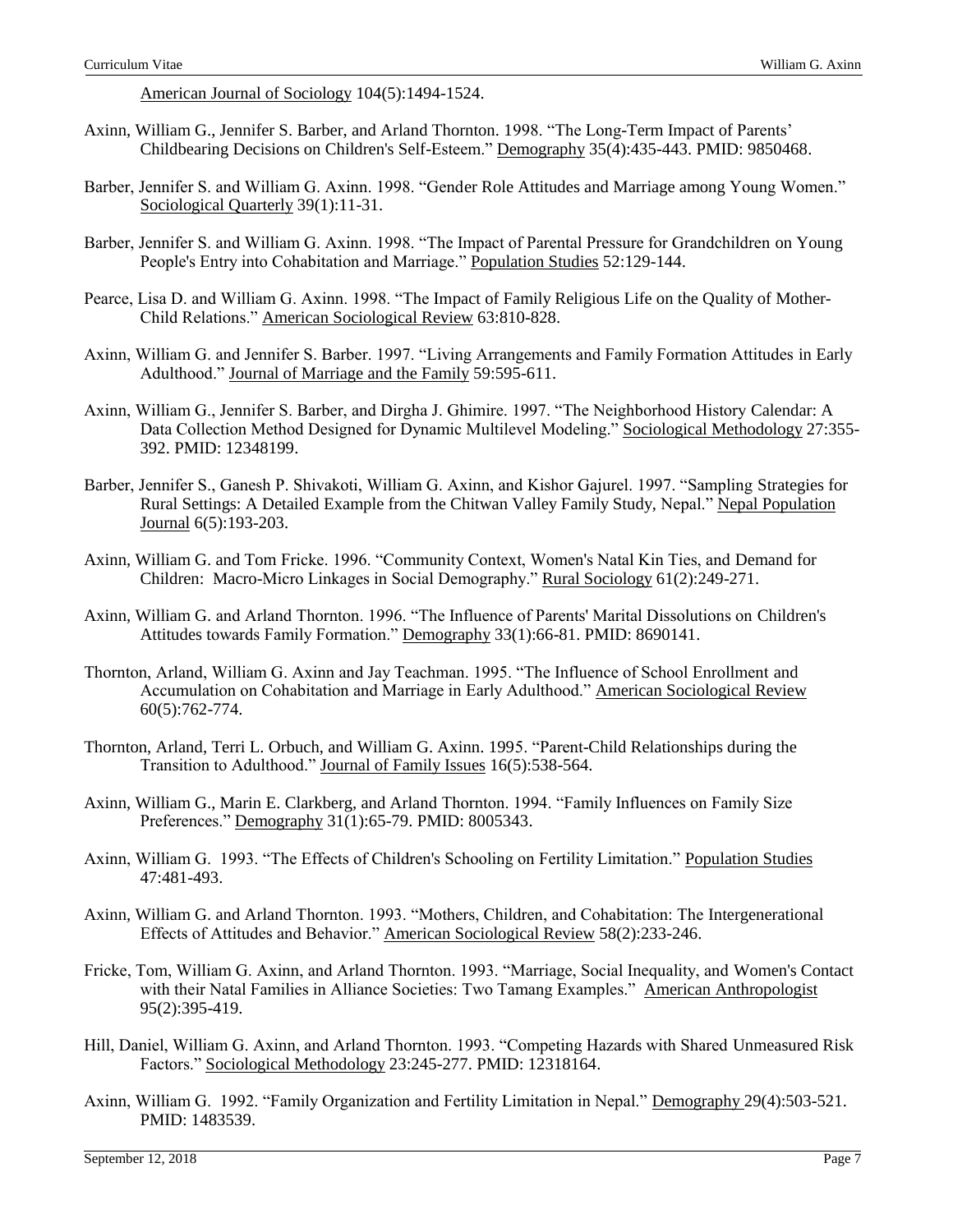- Axinn, William G. 1992. "Rural Income-Generating Programs and Fertility Limitation: Evidence from a Microdemographic Study in Nepal." Rural Sociology 57(3):396-413.
- Axinn, William G. and Arland Thornton. 1992. "The Influence of Parental Resources on the Timing of the Transition to Marriage." Social Science Research 21:261-285.
- Axinn, William G. and Arland Thornton. 1992. "The Relationship between Cohabitation and Divorce: Selectivity or Causal Influence?" Demography 29(3):357-374. PMID: 1426434.
- Thornton, Arland, William G. Axinn and Daniel Hill. 1992. "Reciprocal Effects of Religiosity, Cohabitation, and Marriage." American Journal of Sociology 98(3):628-651.
- Axinn, William G. 1991. "The Influence of Interviewer Sex on Responses to Sensitive Questions in Nepal." Social Science Research 20:303-318.
- Axinn, William G., Tom Fricke, and Arland Thornton. 1991. "The Microdemographic Community-Study Approach: Improving Survey Data by Integrating the Ethnographic Method." Sociological Methods and Research 20(2):187-217.
- Axinn, William G. 1989. "Interviewers and Data Quality in a Less Developed Setting." Journal of Official Statistics 5(3):265-280.
- Thornton, Arland and William G. Axinn. 1989. "Changing Patterns of Marital Formation and Dissolution in the United States: Demographic Implications." International Union for the Scientific Study of Population Proceedings, Volume 3, pp. 149-161.

#### **Chapters in Edited Volumes and Book Reviews**

- Mneimneh, Zeina N., William G. Axinn, Dirgha Ghimre, Kristen L. Cibellil, and Mohammad Salih Alkaisy. 2014. "Conducting Survey in Areas of Armed Conflict." Pp. 134-156 in Hard-to-Survey Populations, edited by R. Tourangeau, B. Edwards, T. P. Johnson, K. M. Wolter, and N. Bates. Cambridge, United Kingdom: Cambridge University Press.
- Axinn, William G., Dirgha J. Ghimire, and Jennifer S. Barber. 2007. "The Influence of Ideational Dimensions of Social Change on Family Formation in Nepal." In International Family Change: Ideational Perspectives, edited by Ruk Jayakody, Arland Thornton, and William G. Axinn. Mahwah, NJ: Lawrence Erlbaum Associates.
- Axinn, William G., Amie Emens, and Colter Mitchell. 2007. "Ideational Influences on Family Change in the United States." In International Family Change: Ideational Perspectives, edited by Ruk Jayakody, Arland Thornton, and William G. Axinn. Mahwah, NJ: Lawrence Erlbaum Associates.
- Axinn, William G., Ruk Jayakody, and Arland Thornton. 2007. "New Directions for Research on Ideational Perspectives." In International Family Change: Ideational Perspectives, edited by Ruk Jayakody, Arland Thornton, and William G. Axinn. Mahwah, NJ: Lawrence Erlbaum Associates.
- Jayakody, Ruk, Arland Thornton, and William G. Axinn. 2007. "Perspectives on International Family Change." In International Family Change: Ideational Perspectives, edited by Ruk Jayakody, Arland Thornton, and William G. Axinn. Mahwah, NJ: Lawrence Erlbaum Associates.
- Axinn, William G. 2006. "Review of Being Together, Working Apart by Barbara Schneider and Linda Waite." American Journal of Sociology 112(2):622-624.
- Barber, Jennifer S. and William G. Axinn. 2005. "How do Attitudes Shape Childbearing in the United States?" In A. Booth and A. C. Crouter, Editors. The New Population Problem: Why Families in Developed Countries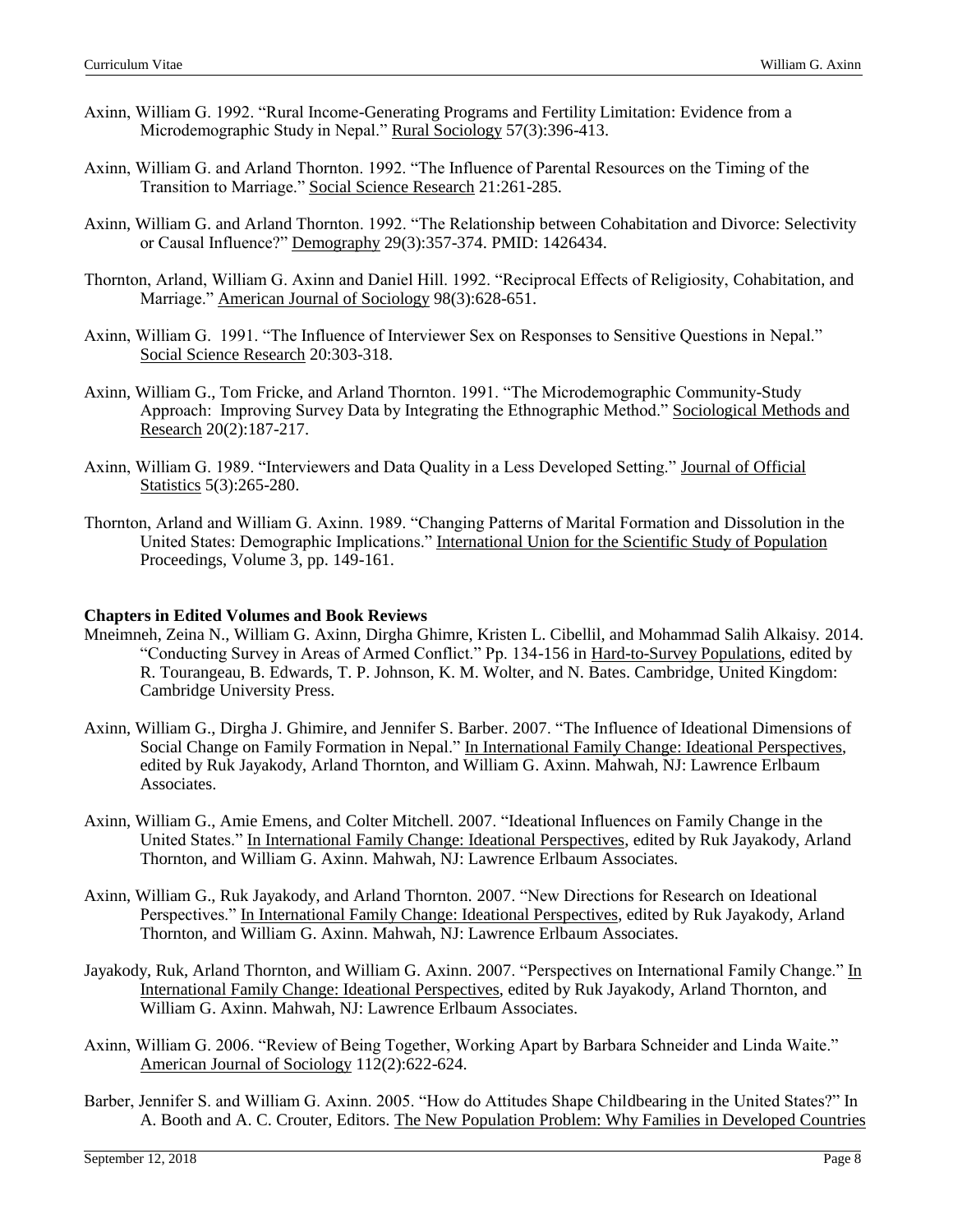Are Shrinking and What it Means. Mahwah, NJ: Lawrence Erlbaum Associates.

- Thornton, Arland and William G. Axinn. 2004. "The Social Demography of Fertility: Some Contributions of American Surveys." Pp. 281-304 in J. S. House, F. T. Juster, R. L. Kahn, H. Schuman, and E. Singer, Editors. A Telescope on Society: Survey Research and Social Science at the University of Michigan and Beyond. Ann Arbor: The University of Michigan Press.
- Axinn, William G. and Jennifer S. Barber. 2003. "Linking People and Land Use: A Sociological Perspective." Pp. 285-313 in J. Fox, R. R. Rindfuss, S. Walsh, and V. Mishra, Editors. People and the Environment. Boston: Kluwer Academic Publishers.
- Thornton, Arland, Ronald Freedman, and William G. Axinn. 2002. "Intergenerational Panel Study of Parents and Children." Pp. 315-334 in Erin Phelps, Frank F. Furstenburg, and Anne Colby, Editors. Looking at Lives: American Longitudinal Studies of the Twentieth Century. New York: Russell Sage Foundation.
- Barber, Jennifer S., William G. Axinn, and Arland Thornton. 2002. "The Influence of Attitudes on Family Formation Processes." In Ron Lesthaeghe, Editor. Meaning and Choice: Value Orientations and Life Course Decisions. Monograph 38. The Hague: Netherlands Interdisciplinary Demographic Institute. (Reprinted from Ron Lesthaeghe, Editor. Belgium National Academy of Sciences).
- Axinn, William G. and Heather H. Gatny. 2001. "The Stycos Legacy: Multimethod Approaches to Social Demography." Cornell University, Population and Development Program Working Papers, 2001.03.
- Thornton, Arland, William G. Axinn, Tom Fricke and Duane F. Alwin. 2001. "Values and Beliefs in the Lives of Children and Families." Pp. 215-243 in A. Thornton, editor. The Well-being of Children and Families: Research and Data Needs. Ann Arbor: University of Michigan Press.
- Axinn, William G. and Arland Thornton. 2000. "The Transformation of the Meaning of Marriage." Pp.147-169 in Linda Waite, Christine Bachrach, Michelle Hindin, Elizabeth Thomson and Arland Thornton, editors. Ties That Bind: Perspectives on Marriage and Cohabitation. Hawthorne: Aldine de Gruyter.
- Axinn, William G., Jennifer S. Barber, and Arland Thornton. 1999. "Values and Beliefs as Determinants of Outcomes in Children's Lives." In Alan Booth, Ann C. Crouter, and Michael J. Shanahan, editors. Transitions to Adulthood in a Changing Economy: No Work, No Family, No Future? Westport, CT: Praeger Publishers.
- Axinn, William G., Greg J. Duncan, and Arland Thornton. 1997. "The Effects of Parental Income, Wealth and Attitudes on Children's Completed Schooling and Self-Esteem." Pp.518-540 in J. Brooks-Gunn and G. Duncan, editors. Consequences of Growing Up Poor. New York: Russell Sage.
- Axinn, William G. 1995. "Review of Leaving Home Before Marriage: Ethnicity, Familism, and Generational Relations by Frances K. Goldscheider and Calvin Goldscheider." American Journal of Sociology 100(5):1358-1360.

## **Currently Under Review**

- Axinn, William G., Mira D. Vale, and Sarah R. Brauner-Otto. "Student Engagement in Programs to Reduce Campus Sexual Misconduct."
- Axinn, William G., James Wagner, Mick Couper, and Scott Crawford. "Campus Climate Surveys of Sexual Misconduct: Limiting the Risk of Nonresponse Bias."
- Brauner-Otto, Sarah R., William G. Axinn, and Dirgha J. Ghimire. "Parents' Marital Quality and Children's Marriage Timing."
- Compernolle, Ellen and William G. Axinn. "Mass Education, International Travel, and Ideal Ages at Marriage." Wagner, James, Mick Couper, William G. Axinn, and Heather Gatny. "The Utility of a Follow-up Interview for Respondents to a Longitudinal Survey with Frequent Measurement."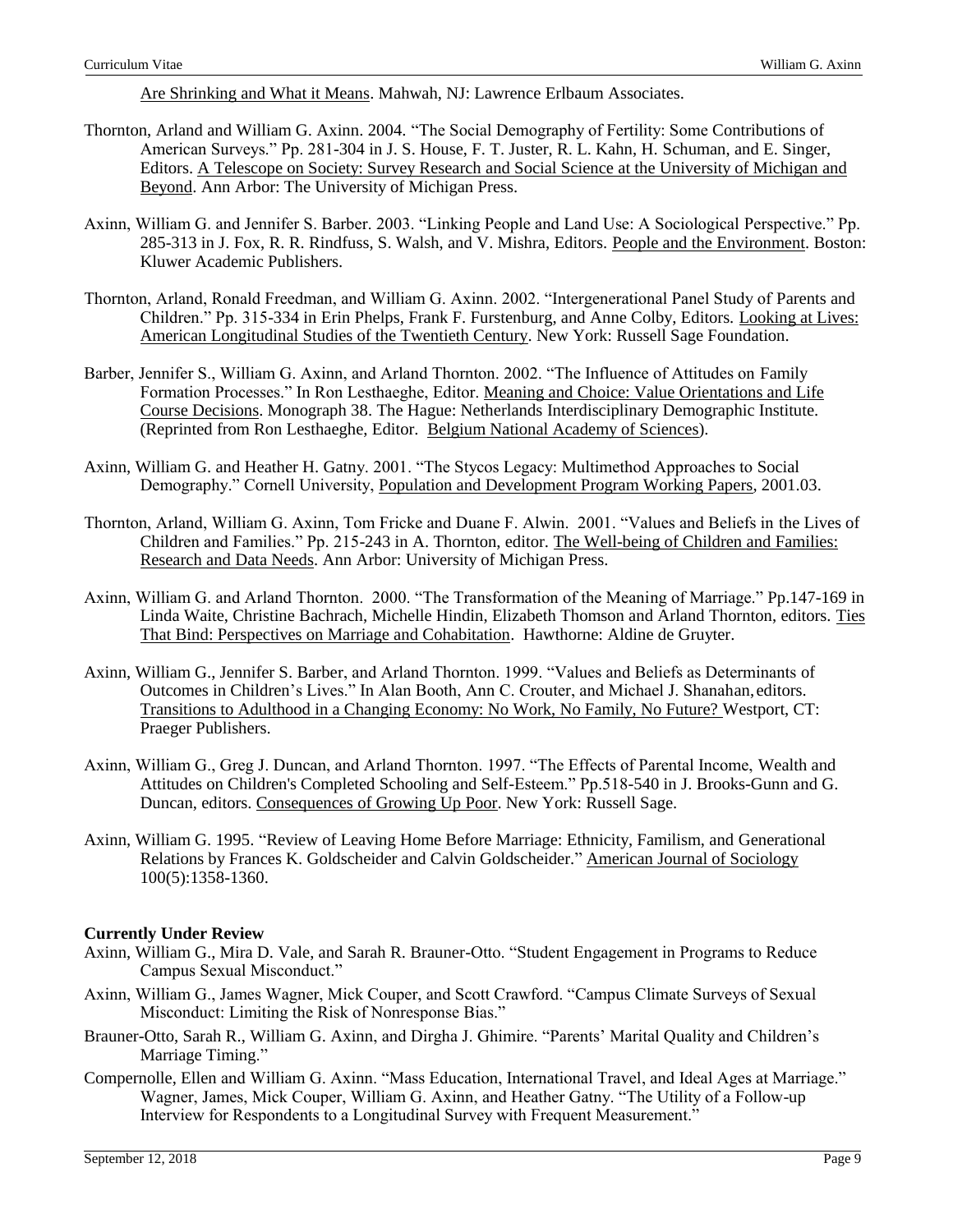| <b>Research Grants</b><br>September 2018 -<br>August 2023 | National Institute of Child Health and Human Development, "A More Efficient Web-Based<br>Approach to Collecting National Family, Fertility and Reproductive Health Data," Co-<br>Investigator. (R01 HD095920) \$3,150,633 Total Costs.                                                                         |
|-----------------------------------------------------------|----------------------------------------------------------------------------------------------------------------------------------------------------------------------------------------------------------------------------------------------------------------------------------------------------------------|
| December 2017 -<br>October 2020                           | Bill and Melinda Gates Foundation, "Consortium on Data for Development," University of<br>Michigan Principal Investigator. \$450,261 Total Costs.                                                                                                                                                              |
| September 2017 -<br><b>June 2021</b>                      | National Institute of Mental Health, "Understanding the Connections among Genes,<br>Environment, Family Processes and Mental Health," Principal Investigator. (R01)<br>MH110872) \$3,108,183 Total Costs.                                                                                                      |
| September 2017 -<br>August 2019                           | National Institute of Child Health and Human Development, "New Data Dissemination for<br>Comparative Population Science," Principal Investigator. (R03 HD092516) \$155,583 Total<br>Costs.                                                                                                                     |
| September 2017 -<br>August 2020                           | Department for International Development (DFID) – Economic and Social Research<br>Council (ESRC, UK), "Improving Learning: Developing Measures of Accountability and<br>Evaluating their Association with Students' Gains in Achievement in Nepal," Co-<br>Investigator. (ES/P005551/1) \$916,224 Total Costs. |
| August 2017 -<br><b>June 2022</b>                         | National Institute of Child Health and Human Development, "Michigan Research"<br>Infrastructure for Population Sciences," Director of Development Core. (P2C HD041028-<br>16) \$2,894,076 Total Costs.                                                                                                         |
| September 2016 -<br>August 2021                           | National Institute of Child Health and Human Development, "Responsive Design for<br>Efficient Survey Data Collection: An Education Program," Co-Investigator. (R25<br>HD084385-01) \$609,912 Total Costs.                                                                                                      |
| September 2016 -<br>August 2017                           | National Institute of Mental Health, "Understanding the Connections among Genes,<br>Environment, Family Processes and Mental Health," Principal Investigator. (R56<br>MH110872) \$819,442 Total Costs.                                                                                                         |
| April 2016 -<br>March 2021                                | National Institute of Child Health and Human Development, "Intergenerational Influences<br>on Family Formation Processes," Principal Investigator. R01 Project 2 in "Transition to<br>Adulthood within its Life Course & Intergenerational Family Context." (P01 HD087155-<br>01) \$7,859,059 Total Costs.     |
| October 2015 -<br>September 2016                          | National Institute of Child Health and Human Development, "Testing a New Approach to<br>Research on Genetics, Environment, Family and Mental Health," Principal Investigator.<br>(R56 HD085284) \$299,563 Total Costs.                                                                                         |
| October 2014 -<br>September 2017                          | Department for International Development (DFID) – Economic and Social Research<br>Council (ESRC, UK), "Labor Outmigration, Agricultural Productivity and Food Security,"<br>Co-Investigator. (ES/L012065/1) \$882,017 Total Costs.                                                                             |
| October 2007 -<br>March 2014                              | National Science Foundation, "PIRE Collaborative Research and Training in<br>Social Context, Population Processes, and Environmental Change," Principal Investigator.<br>(OISE 0729709) \$2,492,303 Total Costs.                                                                                               |
| July 2009 -<br>June 2012                                  | National Institute of Child Health and Human Development, "Reciprocal Relations<br>between Population and Environment," Principal Investigator. (R01HD033551)<br>\$1,039,836 Total Costs.                                                                                                                      |
| April 2008 -                                              | National Institute of Child Health and Human Development, "Ideational Influences on                                                                                                                                                                                                                            |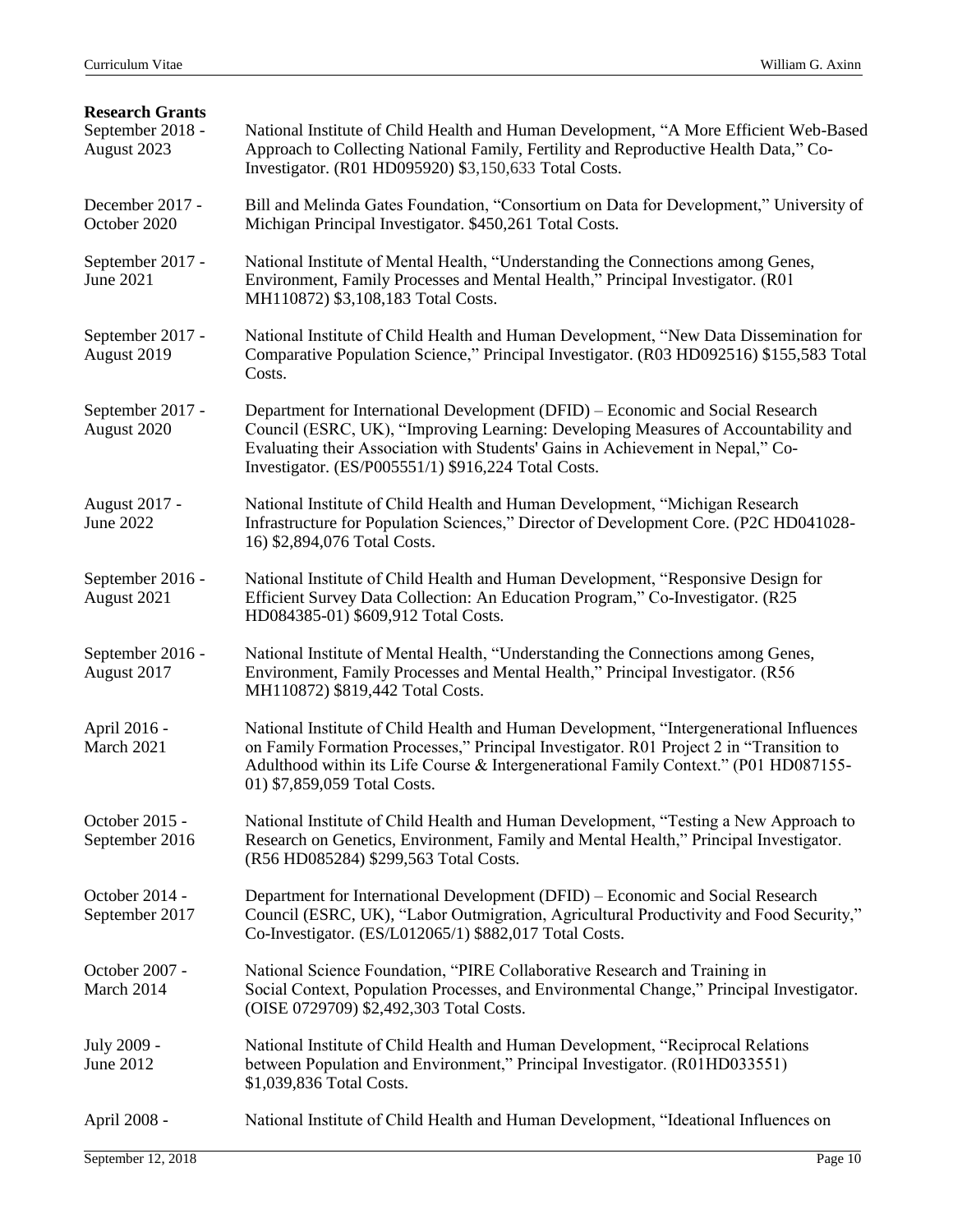| Curriculum Vitae                     | William G. Axinn                                                                                                                                                                                                            |
|--------------------------------------|-----------------------------------------------------------------------------------------------------------------------------------------------------------------------------------------------------------------------------|
| March 2013                           | Marriage and Childbearing," Co-Principal Investigator. (R01HD054847) \$2,925,229 Total<br>Costs.                                                                                                                            |
| April 2007 -<br>March 2012           | National Institute of Child Health and Human Development, "Intergenerational Influences<br>on Family Formation in a Changing Social Context," Principal Investigator.<br>(R01HD032912) \$2,501,948 Total Costs.             |
| April 2007 -<br>March 2012           | National Institute of Child Health and Human Development, "Young Women's<br>Relationships, Contraception, and Unintended Childbearing," Co-Principal Investigator.<br>(R01HD050329) \$2,942,745 Total Costs.                |
| January 2001 -<br>June 2011          | National Institute of Child Health and Human Development, "Determinants of Marriage<br>and Childbearing Attitudes," Co-Investigator. (R37HD39425) \$900,000 Direct Costs.                                                   |
| September 2007 -<br><b>July 2012</b> | National Institute on Drug Abuse, "Electronic Journal Data Collection Technologies for<br>Interdisciplinary Research," Principal Investigator. (R21DA024186) \$1,200,000 Total<br>Costs.                                    |
| January 2007 -<br><b>July 2007</b>   | National Institutes Health, "NIH Roadmap Disparities Pilot Project." Human Subjects Core<br>(P30) Principal Investigator. (1P20RR020682) \$20,000 Direct Costs.                                                             |
| July 2001 -<br>May 2007              | National Institute of Child Health and Human Development, "Reciprocal Relations<br>Between Population and Environment," Principal Investigator. (R01HD33551-06)<br>\$1,880,920 Direct Costs.                                |
| July 2001 -<br>June 2006             | National Institute of Child Health and Human Development, "Intergenerational Effects on<br>Marriage and Cohabitation," Co-Investigator. (R01HD19342-14) \$1,125,000 Direct Costs.                                           |
| September 1999 -<br>August 2004      | National Institute of Child Health and Human Development, "Changing Social Contexts<br>and Family Formation," Principal Investigator. (2R01HD32912-06) \$1,148,496 Direct<br>Costs.                                         |
| January 1997 -<br>December 1999      | National Institute of Child Health and Human Development, "Intergenerational<br>Panel Study of Mothers and Children," Principal Investigator (in parallel with Arland<br>Thornton). (1R01HD34279-01) \$66,307 Direct Costs. |
| September 1995 -<br>August 2000      | National Institute of Child Health and Human Development, "Reciprocal<br>Relations Between Population and Environment," Principal Investigator. (1R01HD33551-<br>01) \$709,868 Direct Costs.                                |
| September 1994 -<br><b>June 1999</b> | National Institute of Child Health and Human Development, "Changing Social<br>Contexts and Family Formation," Principal Investigator. (1R01HD32912-01) \$920,150<br>Direct Costs.                                           |
| July 1993 -<br><b>June 1998</b>      | National Institute of Child Health and Human Development, "Influence of the<br>Parental Family on the Well-Being of Children," Co-Investigator. (U01HD30928-01)<br>\$802,059 Direct Costs.                                  |
| September 1992 -<br>August 1997      | National Science Foundation Young Investigator Award, Principal Investigator. (NSF SES-<br>9257724) \$291,500 Direct Costs.                                                                                                 |
| July 1992 -<br>June 1995             | National Institute of Child Health and Human Development, "Intergenerational<br>Panel Study of Parents and Children," Co-Principal Investigator. (R01HD19342-08)<br>\$943,280 Direct Costs.                                 |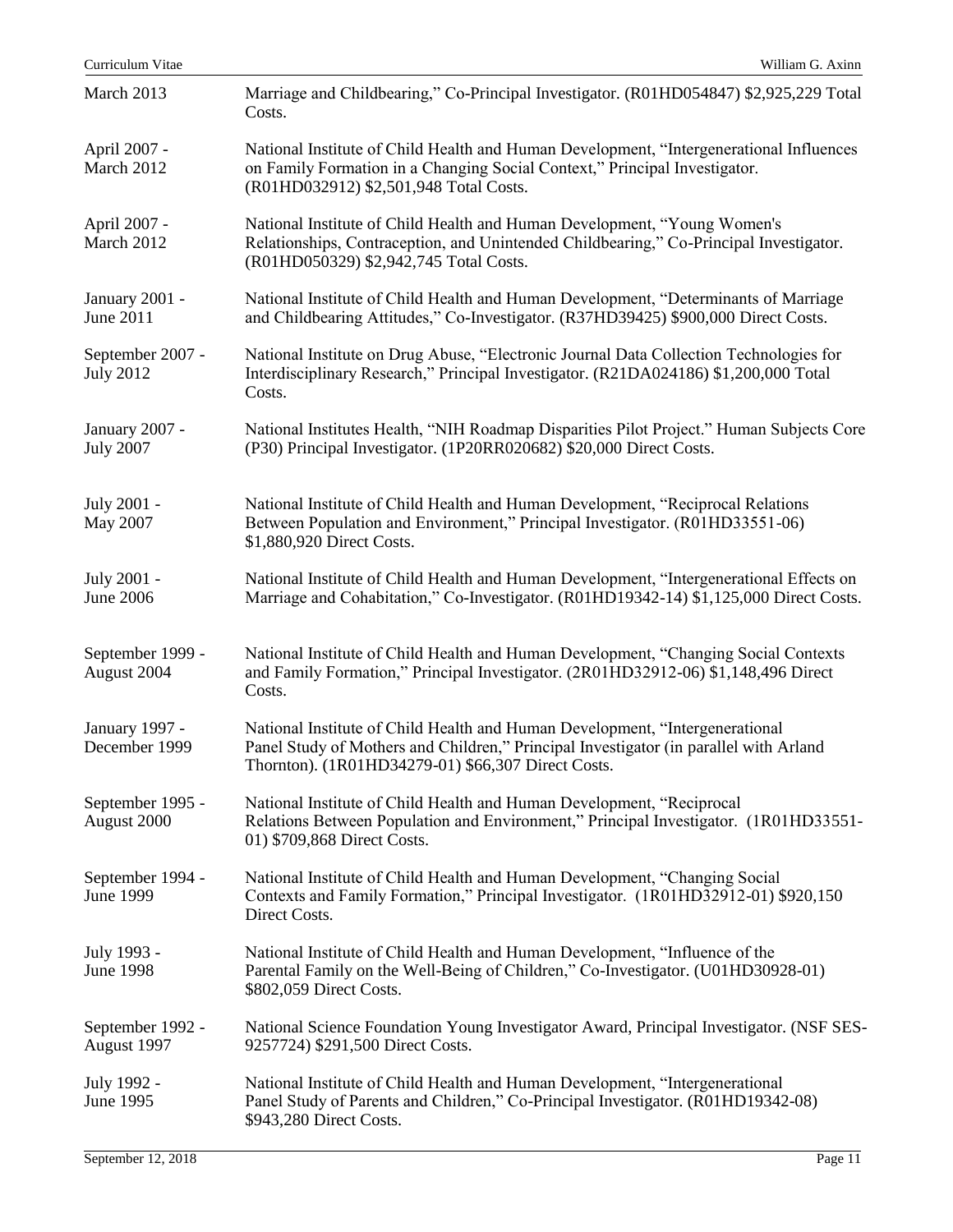| May 1990 -<br>April 1992                                         | Rockefeller Foundation, Research Program on Women's Status and Fertility in<br>Developing Countries, "Social Organization, Women's Status, and the Marital Contexts of<br>Fertility Among the Tamang of Nepal," Co-Investigator (RF 89093-265) \$59,410 Direct<br>Costs. |
|------------------------------------------------------------------|--------------------------------------------------------------------------------------------------------------------------------------------------------------------------------------------------------------------------------------------------------------------------|
| <b>Research Contracts</b><br>December 2011 -<br><b>July 2020</b> | The National Center for Health Statistics, "National Survey of Family Growth,"<br>Deputy Director. Approximately \$48,480,128 Total Contract.                                                                                                                            |
| November 2017 -                                                  | Asian Development Bank, "Training Support for the Tamil Nadu Household Panel Study                                                                                                                                                                                       |
| September 2018                                                   | (TNHPS)," Principal Investigator. \$42,137 Total Contract.                                                                                                                                                                                                               |
| August 2015 -                                                    | Multi-University Consortium, "National Campus Climate Survey," Principal Investigator.                                                                                                                                                                                   |
| December 2018                                                    | \$50,000 Yearly Contract.                                                                                                                                                                                                                                                |
| November 2014 -                                                  | Barbaricum and the U.S. Department of Defense, "Special Warfare Assessments for TSOC                                                                                                                                                                                     |
| March 2015                                                       | Support (SWATS)," Principal Investigator. Approximately \$110,000 Total Contract.                                                                                                                                                                                        |
| December 1999 -                                                  | The National Center for Health Statistics, "National Survey of Family Growth,"                                                                                                                                                                                           |
| March 2011                                                       | Deputy Director. Approximately \$38,000,000 Total Contract.                                                                                                                                                                                                              |
| <b>Training Grants</b><br>September 2015-<br>Present             | Private Donations, "The Albert and Charlotte Anderson Distance Learning Center,"<br>Coordinator. \$75,000 Total Costs.                                                                                                                                                   |
| September 2017-                                                  | National Institute of Child Health and Human Development, "Children's Health and                                                                                                                                                                                         |
| August 2020                                                      | Migration," Sponsor. (F32HD093145-01) \$177,499 Direct Costs.                                                                                                                                                                                                            |
| <b>August 2015-</b><br><b>July 2017</b>                          | Private Donations, "The Joint Program in Refugee Studies: Student-Supported, Research-<br>Based Solutions for Women and Child Refugees," Coordinator. \$10,000 Year 1 Total<br>Costs.                                                                                    |
| January 1997 -                                                   | The Andrew W. Mellon Foundation, "International Demographic Research and                                                                                                                                                                                                 |
| December 1999                                                    | Training for the 1990's," Principal Investigator. \$450,000 Direct Costs.                                                                                                                                                                                                |
| July 1998 -                                                      | The Ford Foundation, "Development of a Human and Natural Resources Studies                                                                                                                                                                                               |
| <b>June 2001</b>                                                 | Center at Kathmandu University," Principal Investigator. \$60,000 Direct Costs.                                                                                                                                                                                          |

# **Administrative Service**

| 2017      | Chair, ICPSR Promotion Review Committee, University of Michigan                                                            |
|-----------|----------------------------------------------------------------------------------------------------------------------------|
| 2017-2019 | Member, Population Studies Center Advisory Committee, University of Michigan                                               |
| 2016-2017 | Member, Research Assistant Professor Search Committee, Survey Research Center, University of<br>Michigan                   |
| 2016-2017 | Director, Campus Climate Survey on Diversity, Equity and Inclusion, University of Michigan                                 |
| $2015 -$  | Member, Faculty Advisory Committee on Campus Climate Survey on Diversity, Equity, and<br>Inclusion, University of Michigan |
| 2015-2018 | Member, Policy Committee, Institute for Social Research, University of Michigan                                            |
| 2015-2016 | Member, Faculty Advisory Committee on Student Sexual Misconduct Policy, University of<br>Michigan                          |
| 2015-2016 | Chair, ICPSR Situational Review and Director Search Committee, Institute for Social Research,<br>University of Michigan    |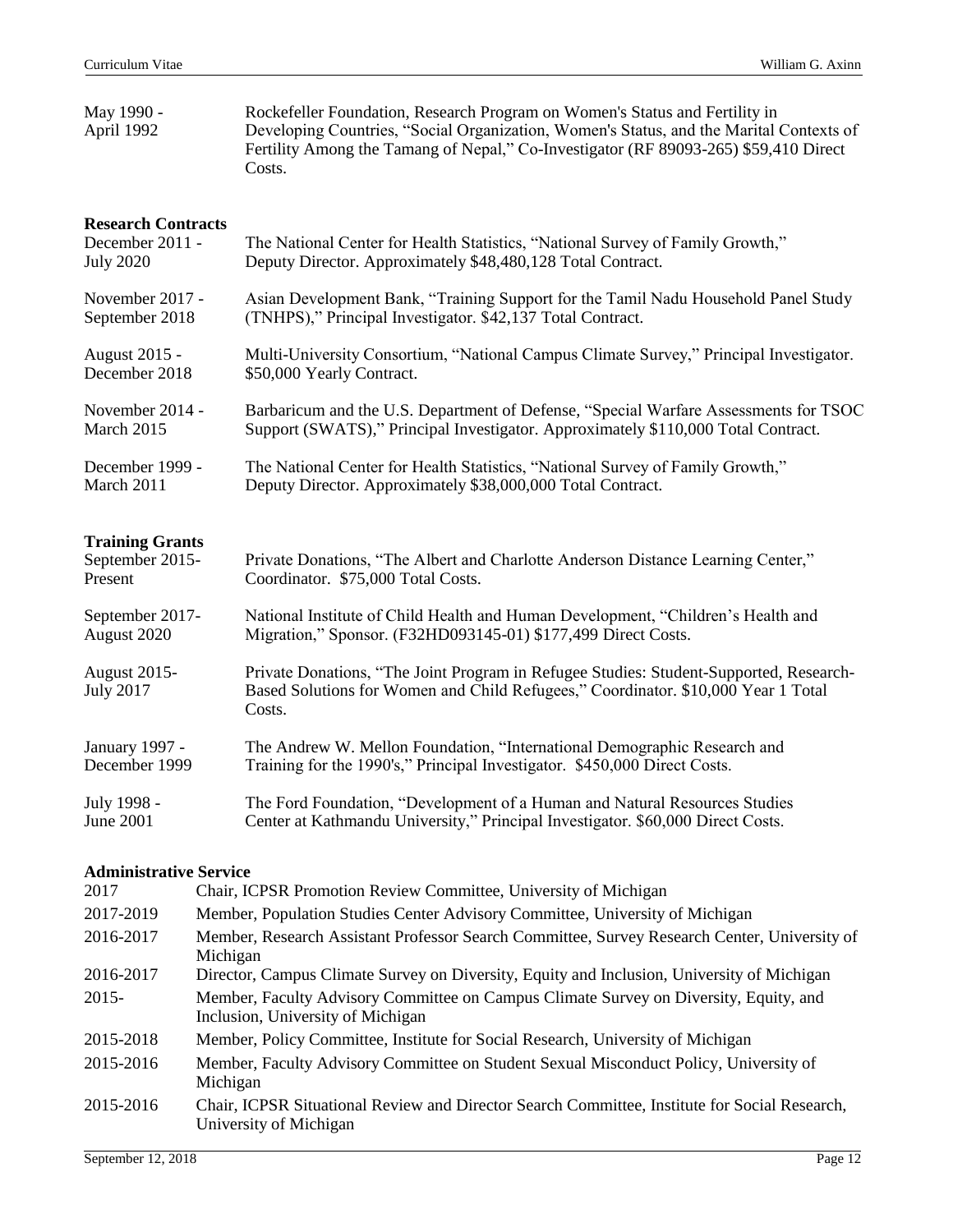| 2014-     | Director, Program in Society, Population and Environment, Institute for Social Research,<br>University of Michigan                                                                            |
|-----------|-----------------------------------------------------------------------------------------------------------------------------------------------------------------------------------------------|
| 2014-     | Member, International Steering Committee, Survey Research Center, University of Michigan                                                                                                      |
| 2014-2015 | Director, Campus Climate Survey on Sexual Assault, University of Michigan                                                                                                                     |
| 2014-2015 | Member, Finance Committee, Population Studies Center, University of Michigan                                                                                                                  |
| 2013      | Delegate, Mary Sue Coleman's Delegation for Presidential India Trip 2013                                                                                                                      |
| 2012-2014 | Member, India Strategy Committee (UM Provost's office)                                                                                                                                        |
| 2009-2014 | Director, Survey Research Center, University of Michigan                                                                                                                                      |
| 2009      | Associate Director, Survey Research Center, University of Michigan                                                                                                                            |
| 2009-2010 | Member, Building Fund Committee, Institute for Social Research, University of Michigan                                                                                                        |
| 2008-2009 | Faculty Leader of the Mixed Mode Sample Management System Development, Survey Research<br>Center, University of Michigan                                                                      |
| 2007-2009 | Coordinator of SRC Self Study, Survey Research Center, University of Michigan                                                                                                                 |
| 2006-2009 | Board of Principle Investigators, Survey Research Center, University of Michigan                                                                                                              |
| 2006-2009 | Task Force on Increasing International Activity, Survey Research Center, UM                                                                                                                   |
| 2003-2008 | Chair, Training Committee, Population Studies Center, University of Michigan                                                                                                                  |
| 2003-2008 | Associate Director, Population Studies Center, University of Michigan                                                                                                                         |
| 2001-2008 | Advisory Committee, Population Studies Center, University of Michigan                                                                                                                         |
| 2007      | Chair, Assistant Director Search Committee, Institute for Social Research, University of Michigan                                                                                             |
| 2007      | Committee for the Administration of Graduate Affairs, Department of Sociology, University of<br>Michigan                                                                                      |
| 2007      | Rackham Pre-doctoral Fellowship Review Committee, Department of Sociology, University of<br>Michigan                                                                                          |
| 2007      | Rackham Interdisciplinary Task Force, University of Michigan                                                                                                                                  |
| 2006-2007 | Lecturer Review Committee, Department of Sociology, University of Michigan                                                                                                                    |
| 2005-2006 | Admissions Committee, Department of Sociology, University of Michigan                                                                                                                         |
| 2004-2005 | ISR Director Search Committee, Office of the Provost                                                                                                                                          |
| 2003-2004 | Policy Committee, Institute for Social Research, University of Michigan                                                                                                                       |
| 2004      | Task Force on Facilities Management, Institute for Social Research, University of Michigan                                                                                                    |
| 2002-2003 | Chair, Social Demography Area Committee, Department of Sociology, University of Michigan                                                                                                      |
| 1999-2003 | Committee for the Administration of Graduate Affairs, Department of Sociology, University of<br>Michigan                                                                                      |
| 2002-2003 | Member, Life Course Area Committee, Department of Sociology, University of Michigan                                                                                                           |
| 2001-2003 | Senior Staff Advisory Committee, Survey Research Center, University of Michigan                                                                                                               |
| 1999-2001 | Survey Operations and Methodology Advisory Committee, Survey Research Center, University of<br>Michigan (Chair, 2000-2001)                                                                    |
| 1999-2000 | Admissions Committee, Department of Sociology, University of Michigan                                                                                                                         |
| 1998-2000 | Advisory Committee, Population Studies Center, University of Michigan 1998-1999 Member,<br>Committee on Curriculum and Educational Policy, Department of Sociology, University of<br>Michigan |
| 2000      | Assistant Director Search Committee, Institute for Social Research, University of Michigan                                                                                                    |
| 1999-2000 | Associate Director of the Graduate Program, Department of Sociology, University of Michigan                                                                                                   |
| 1999-2000 | Joint Program Oversight Committee, School of Social Work and Department of Sociology,<br>University of Michigan                                                                               |
| 1999-2000 | Survey Methodology Program Search Committee (Chair), Survey Research Center, University of<br>Michigan                                                                                        |
| 1998-2000 | Policy Committee, Institute for Social Research, University of Michigan                                                                                                                       |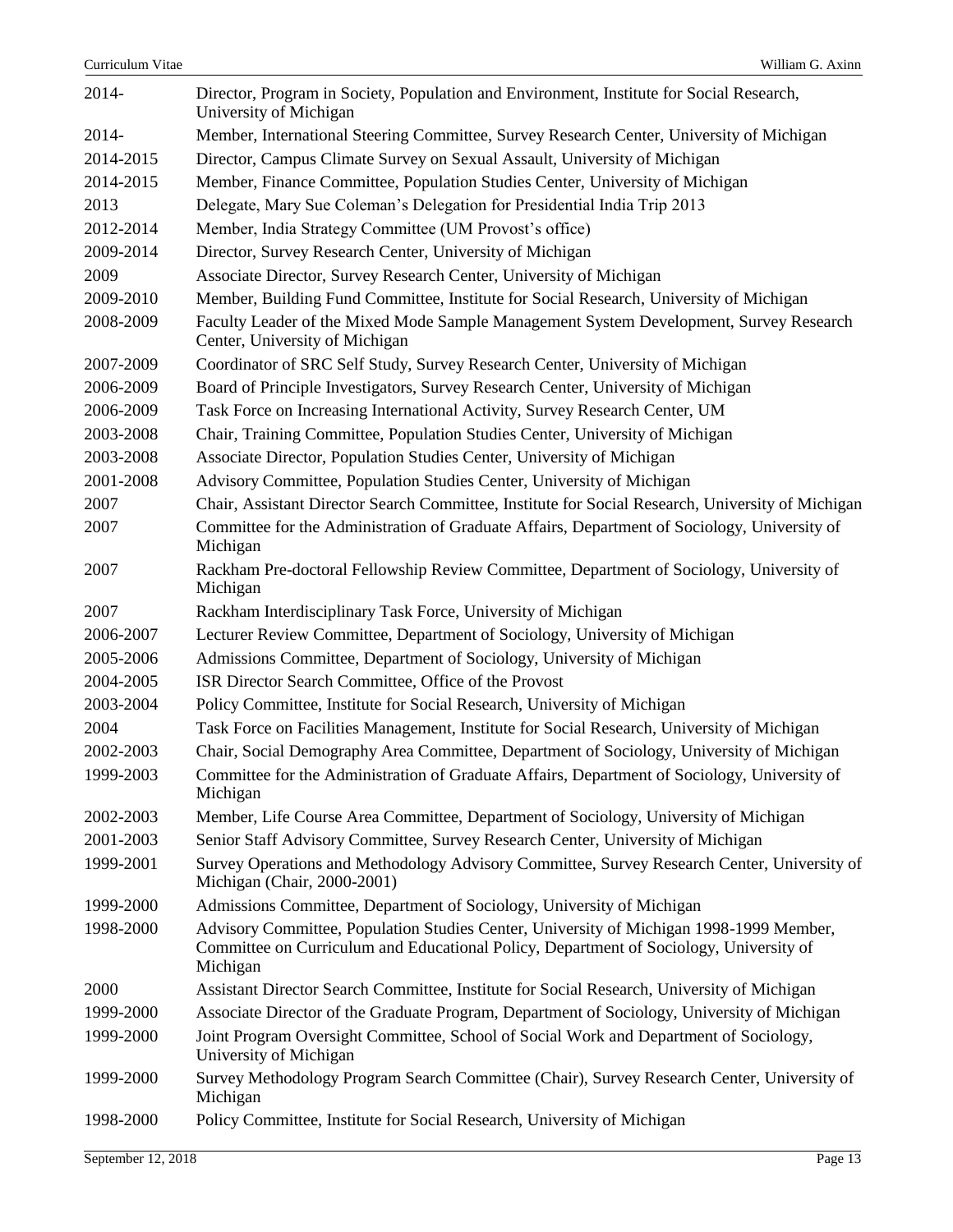| 1996-1997 | Graduate Committee, Department of Sociology, Pennsylvania State University                                                                                               |
|-----------|--------------------------------------------------------------------------------------------------------------------------------------------------------------------------|
| 1996      | Planning Committee, Department of Sociology, Pennsylvania State University                                                                                               |
| 1995-1998 | Advisory Board, Population Research Institute, Pennsylvania State University (Also special<br>advisor to Administrative Core and Geographic Information Analysis Core)   |
| 1995-1998 | Principal Investigator, Andrew W. Mellon Foundation Funded Training Program in International<br>Demography, Population Research Institute, Pennsylvania State University |
| 1995-1996 | Senior Level Recruitment Committee (Co-Chair), Department of Sociology, Pennsylvania State<br>University                                                                 |
| 1994-1995 | Junior Level Recruitment Committee and Senior Level Demography Recruitment Committee,<br>Department of Sociology, Pennsylvania State University                          |
| 1993-1994 | Examinations Committee, Methodology Committee, and Student Relations, Department of<br>Sociology, University of Chicago                                                  |
| 1992-1993 | Methodology Committee, Department of Sociology, University of Chicago                                                                                                    |
| 1991-1992 | Placement Committee (Chair) and Administrative Committee, Department of Sociology,<br>University of Chicago                                                              |
| 1990-1991 | Admissions Committee and Personnel Committee, Department of Sociology, University of<br>Chicago                                                                          |
| 1988-1990 | Graduate Subcommittee of the Committee on Educational Policy, Department of Sociology,<br>University of Michigan                                                         |

# **Professional Service**

*National Institutes of Health*

| There is a servered of Hours |                                                                                                                                  |
|------------------------------|----------------------------------------------------------------------------------------------------------------------------------|
| 2018                         | Chair, Population Science and Epidemiology Study Section                                                                         |
| 2017                         | Member, Special Emphasis Panel: NICHD Training Grant (T32) Applications                                                          |
| 2017                         | Chair, Special Emphasis Panel, Population and Environment (ZHD1 DSR W 02)                                                        |
| 2017                         | Member, Behavioral Genetics and Epidemiology Study Section (BGES)                                                                |
| 2013-2015                    | Member, NIH Loan Repayment Program Reviewer                                                                                      |
| 2011-2013                    | Member, Special Emphasis Panel, National Institutes of Health                                                                    |
| 2007                         | Member, Special Emphasis Panel, National Institutes of Health                                                                    |
| 2007                         | Member, Population Research Infrastructure Program Review Committee, National Institute of<br>Child Health and Human Development |
| 2006                         | Chair, Special Emphasis Panel, National Institute of Child Health and Human Development                                          |
| 2005                         | Chair, Special Emphasis Panel, Center for Scientific Review                                                                      |
| 2004                         | Chair, Special Emphasis Panel, Center for Scientific Review                                                                      |
| 1998-2003                    | Member, Social Sciences and Population Study Section (SNEM 3)                                                                    |
| 1997                         | Temporary Member, Social Sciences and Population Study Section                                                                   |
|                              |                                                                                                                                  |

*National Science Foundation*

| 2013 |  |  |  | Reviewer, National Science Foundation: Catalyzing New International Collaborations |
|------|--|--|--|------------------------------------------------------------------------------------|
|      |  |  |  |                                                                                    |

1993 Reviewer, National Science Foundation: Cultural Anthropology

# *Advisory Boards/Panels*

*Active*

Advisory Council for the Child Health Advances from Research with Mothers (CHARM), Member

Advisory Board, Netherlands Interdisciplinary Demographic Institute, Generations and Gender Programme (European Panel Studies of Family, Fertility and related topics), Member

Scientific Advisory Board, Institute for Social and Environmental Research – Nepal, Member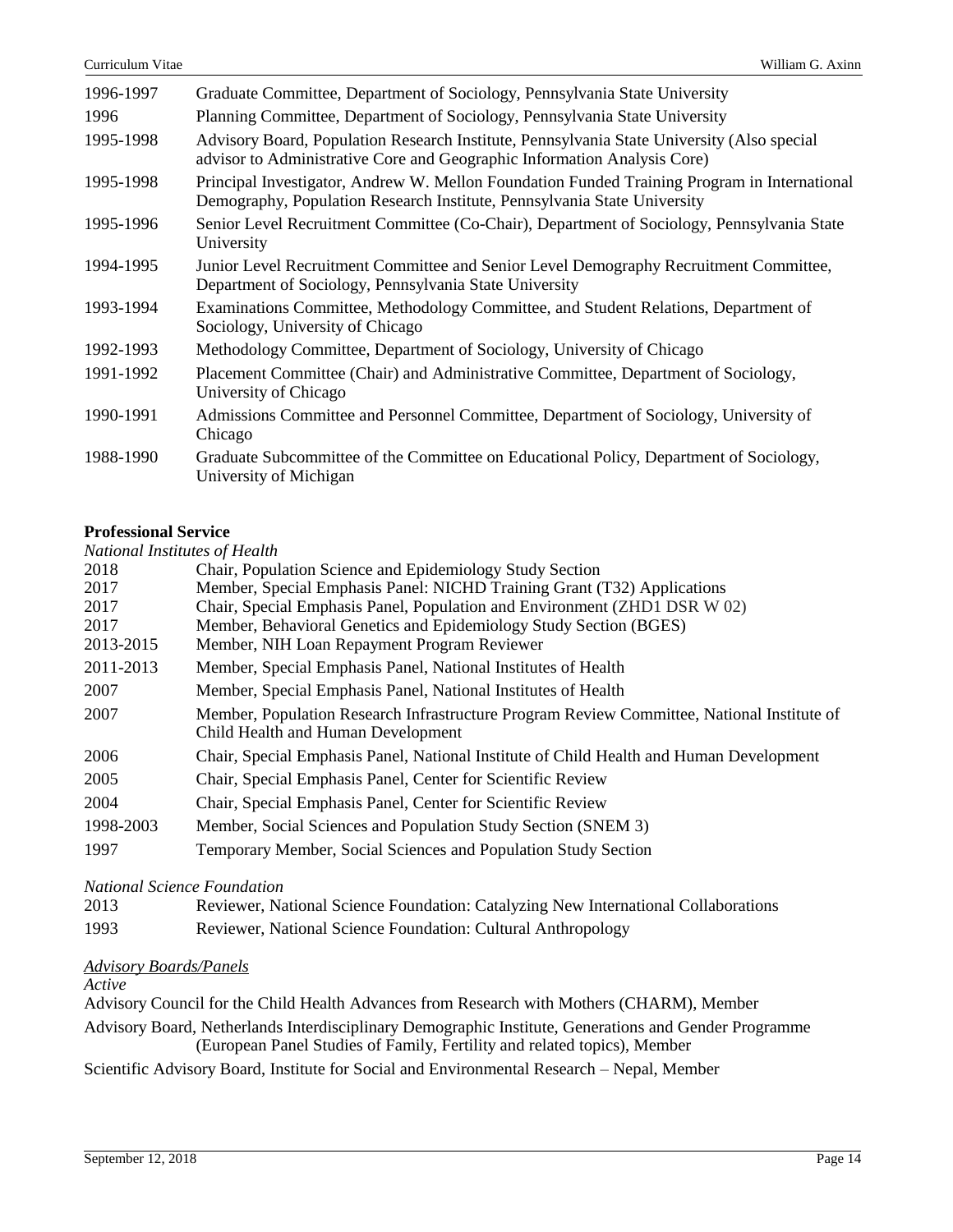*Previous*

|           | 2015 United Nations Population Division                        |
|-----------|----------------------------------------------------------------|
|           | 2006-2009 National Survey of Adolescent Males                  |
| 2006-2007 | Social Science External Advisory Committee, Cornell University |
| 1994-1997 | National Survey of Family Growth                               |

## *Population Association of America*

| 2013       | Program Organizer, "Advances in Measurement and Methodology in Population, Development,<br>and Environment"                           |
|------------|---------------------------------------------------------------------------------------------------------------------------------------|
| 2012       | Member, Special Delegation of the Population Association of America to advise NICHD on the<br>design of the National Children's Study |
| 2011       | Program Organizer, Population Association of America Annual Meeting - Program Committee                                               |
| 2010-2012  | Early Achievement Award Committee, Population Association of America Annual Meeting                                                   |
| 2007-2008  | <b>Chair, Nomination Committee</b>                                                                                                    |
| 2002       | Program Organizer, Population Association of America Annual Meeting - Program Committee                                               |
| 2001       | Program Organizer, Population Association of America Annual Meeting - Program Committee                                               |
| 1998-2000  | <b>Board of Directors</b>                                                                                                             |
| 1994-1997  | Dorothy Thomas Award Committee                                                                                                        |
| 1993, 1997 | <b>IUSSP</b> Travel Award Committee                                                                                                   |
| 1994       | Program Organizer, Population Association of America Annual Meeting - Marriage and Divorce                                            |

#### *American Sociological Association*

| 2013 | Program Organizer, "Methodologies, Integrating Qualitative and Quantitative," Methodology |
|------|-------------------------------------------------------------------------------------------|
|      | Section.                                                                                  |

| 2013 | Nominations Committee, Methodology Section of the American Sociological Association |
|------|-------------------------------------------------------------------------------------|
| 2006 | Program Organizer, "Comparative and Historical Perspectives on Family Change,"      |
|      | <b>Family Section</b>                                                               |

- 2006 Program Organizer, "New Results from the National Survey of Family Growth, Cycle 6," Population Section
- 1999-2001 Member, Council of the Population Section
- 1998 Program Organizer, American Sociological Association Annual Meeting Intergenerational Family Relationships and Support
- 1995 Nomination Committee, Population Section of the American Sociological Association

*National Council on Family Relations*

2004-2006 Member, Rueben Hill Award Committee

*Professional Journals*

Guest Editor, International Journal of Sociology, Special Issue 2014

Consulting Editor, American Journal of Sociology 1996-1998

Associate Editor, American Journal of Sociology 1994

Editorial Board, Demography 2008-2010; Sociological Methodology 2002-2006; American Journal of Sociology 1990-1994

## *Occasional Reviewer*

American Journal of Sociology; American Sociological Review; Demography; Journal of Marriage and the Family; Journal of Research on Aging; Himalaya; Population Development and Review; Population Policy and Research Review; Rural Sociology; Social Forces; Social Science Research; Council; Sociological Methodology; Sociological Methods and Research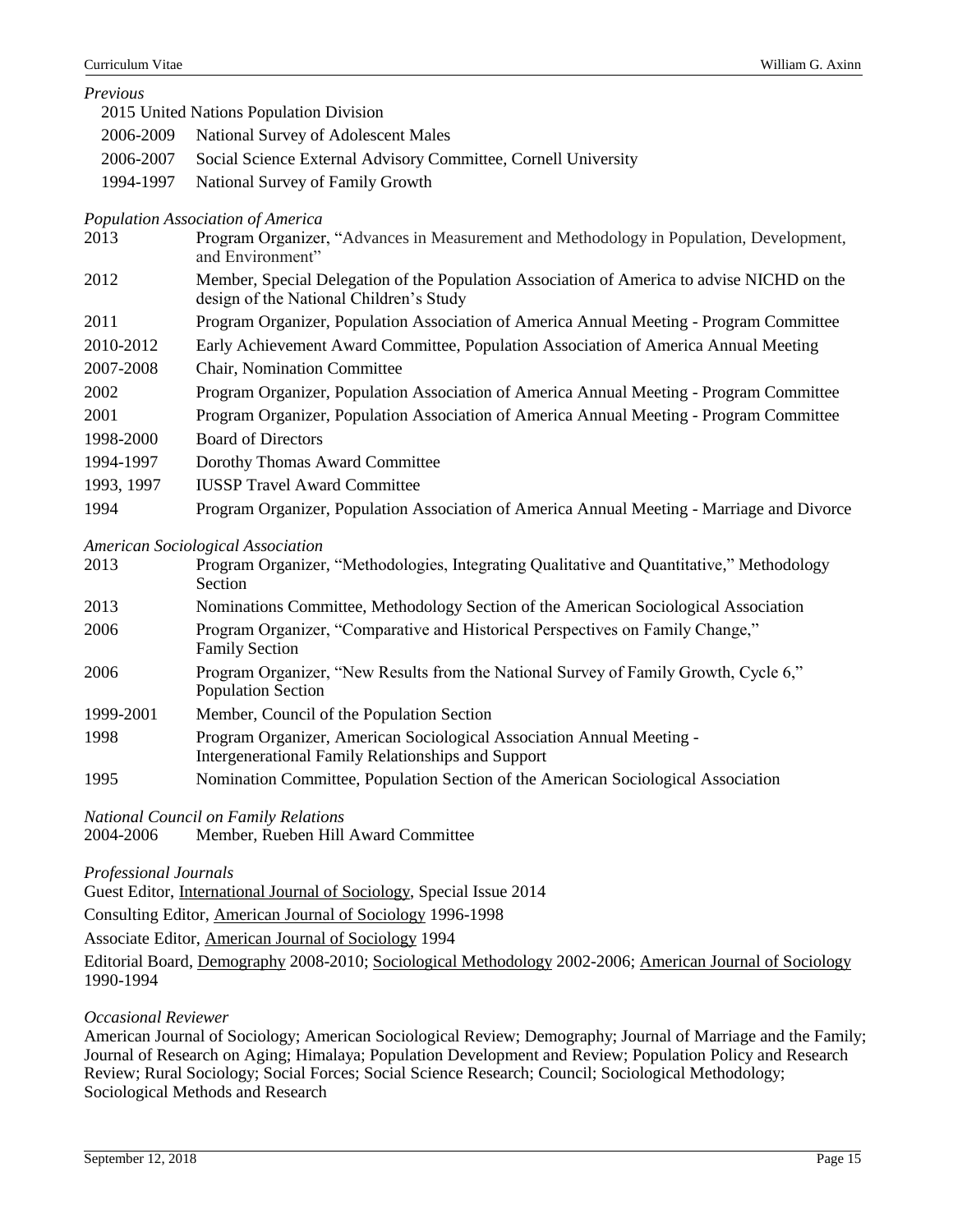*Other*

| O(        |                                                                                                                                             |
|-----------|---------------------------------------------------------------------------------------------------------------------------------------------|
| 1999-2001 | Member, Oversight Committee, International Pre-dissertation Fellowship Program, Social Science                                              |
|           | Research Council                                                                                                                            |
| 1997      | Member, Social Science Research Council - International Pre-dissertation Fellowship Program<br><b>Screening Panel</b>                       |
| 1993      | Member, Social Science Research Council - International Pre-dissertation Fellowship Program<br>Fellows' Conference Speaker (Survey Methods) |

### **Teaching Experience**

| Combining Qualitative and Quantitative Methods (graduate)                   |
|-----------------------------------------------------------------------------|
| Demography of the Life Course (graduate)                                    |
| Field Research in Nepal (graduate)                                          |
| Introduction to the Logics & Strategies of Sociological Research (graduate) |
| Introduction to Population (undergraduate)                                  |
| Marriage and Family (undergraduate)                                         |
| <b>Introductory Social Science (undergraduate)</b>                          |
| Social Demography/Population Studies (graduate)                             |
| Research Design and Data Collection Methods (graduate)                      |
| Sociology of Human Fertility (graduate)                                     |
| Demographic Approaches to Sociological Analysis (graduate)                  |
|                                                                             |

### **Presentations before Professional Audiences**

- Axinn, William G. 2018. "The Next Generation of Campus Climate Surveys." Speech at Ending Gender-Based Violence, May 3-5, Ann Arbor, MI.
- Axinn, William G., Mira D. Vale, and Sarah Bruaner-Otto. 2018. "Using Campus Climate Survey Data to Improve Programs to Reduce Sexual Misconduct." Population Association of America Annual Meeting, April 26- 28, Denver, CO.
- Prem Bhandari, William G. Axinn, Dirgha Ghimire, and Rebecca Thornton. 2018. "Community Context, Migration, and Women's Participation in Agriculture." Population Association of America Annual Meeting, April 26-28, Denver, CO.
- Ghimire, Dirgha J., William G. Axinn, and Prem Bhandari. 2017. "Social Change, Out-Migration, and Exit from Agriculture." Paper presented at the Population Association of America Annual Meeting, April 27-29, Chicago, IL.
- Ghimire, Dirgha J. and William G. Axinn. 2013. "Impact of the Spread of Mass Education on Domestic Violence against Wives." Paper presented at International Union for the Scientific Study of Population, August 26- 31, Busan, Republic of Korea.
- Axinn, William G., Sarah R. Brauner-Otto, and Dirgha J. Ghimire. 2012. "Parents' Emotional Bond and Children's Marriage Timing." Paper presented at the Population Association of America Annual Meeting, May 3-5, San Francisco, CA.
- Zapata, Mya, Lisa Harris, Heather H. Gatny, William G. Axinn, and Mick Couper. 2011. "Comparison of a Reproductive Health Clinic Sample to a General Population Sample. Poster presented at the North American Forum on Family Planning, October 22-24, Washington, D.C.
- Axinn, William G., Cynthia M. Link, and Robert Groves. 2009. "Responsive Survey Design, Demographic Data Collection, and Models of Demographic Behavior". Paper presented at the Population Association of America Annual Meeting, April 29-May 2, Detroit, MI.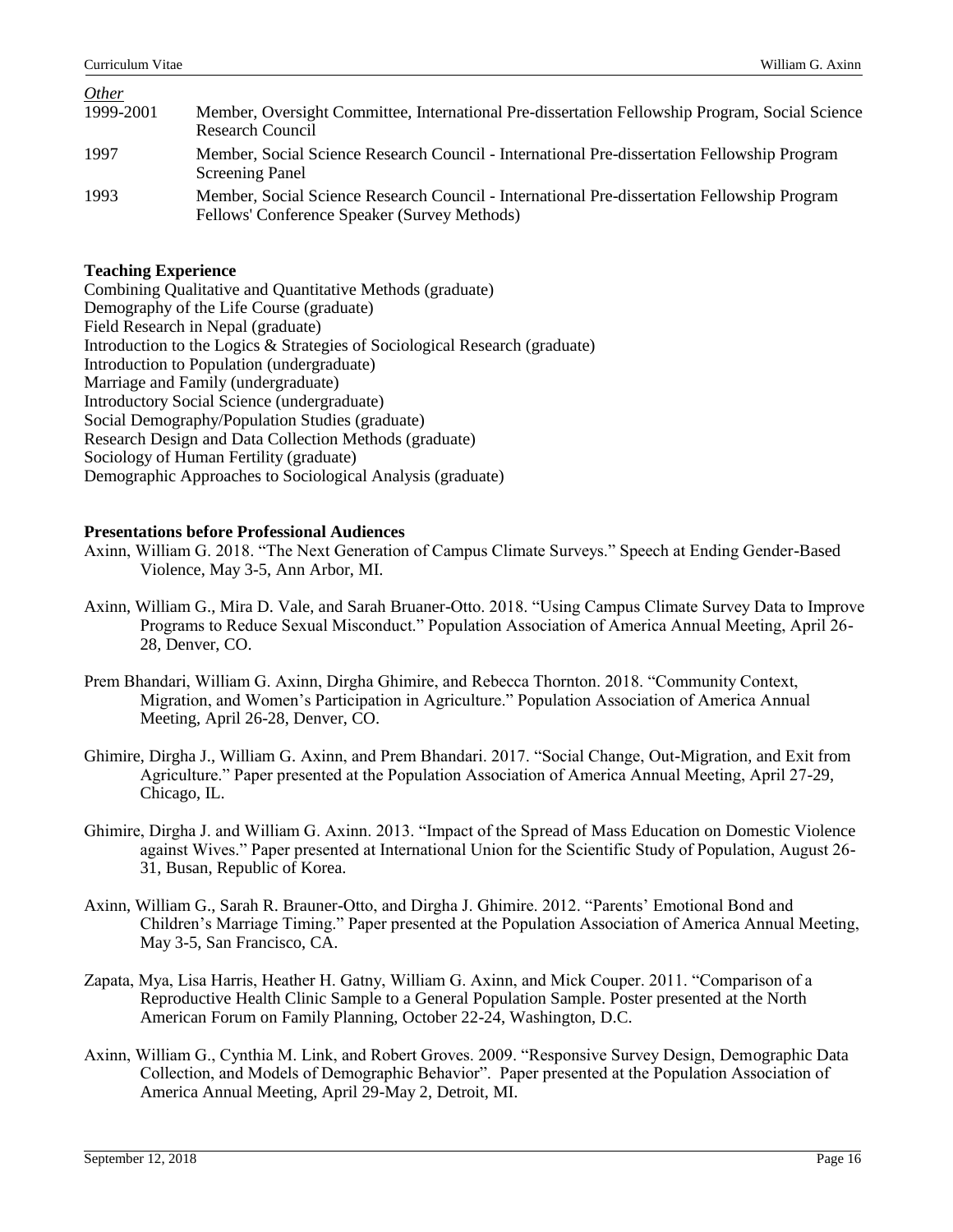- Ghimire, Dirgha J. and William G. Axinn. 2009. "Population and Biodiversity in Natural Resources-Dependent Community." Paper presented at the Population Association of America Annual Meeting, April 29-May 2, Detroit, MI.
- Pearce, Lisa D., Axinn, William G. Axinn, and Indra Chaudhary. 2009. "Elaborating Links between Population Dynamics and Environmental Consumption through a Mixed Method Approach." Paper presented at the Research Center for Eco-Environmental Sciences, May, Chinese Academy of Sciences.
- Axinn, William G., Heather Gatny, Dirgha Ghimire, Stephanie Chardoul, and Jennifer Barber. 2008. "Techniques for Creating a Continuous Record of Relationships, Contraception and Pregnancy: Examples from Radically Different Social and Survey Research Settings". Paper presented at the International Conference on Survey Methods in Multinational, Multiregional, and Multicultural Contexts, June 25-28, Berlin, Germany.
- Axinn, William G. and Dirgha J. Ghimire. 2008. "Data Collection Operations and Survey Data Quality Before, During and After Armed Conflict". Paper presented at the International Conference on Survey Methods in Multinational, Multiregional, and Multicultural Contexts, June 25-28, Berlin, Germany.
- Ghimire, Dirgha J. and William G. Axinn. 2008. "Social Change, Community Context, Wives and Husbands' Experiences and Domestic Violence Against Wives." Paper presented at Population Association of America Annual Meeting, April 17-19, New Orleans, LA.
- Massey, Douglas S., William G. Axinn, and Dirgha J. Ghimire. 2006. "Environmental Change and Out Migration: Evidence from Nepal." Paper presented at the Meeting of the Ecological Society of America, January 8-12, Merida, Mexico.
- Sarah Brauner, William G. Axinn, and Dirgha J. Ghimire. 2004. "Social Change, Health Services, and Fertility Transition." Paper presented at American Sociological Association Annual Meeting, August 14-17, San Francisco, CA.
- Axinn, William G., Linda Young-DeMarco, and Mee-So Caponi. 2003. "The Gender Double Standard and Parents' Attitudes Toward Family Formation." Paper presented at the Annual Meetings of the National Council on Family Relations, November, Vancouver, BC.
- Barber, Jennifer S. and William G. Axinn. 2003. "How Do Attitudes Shape Childbearing in the United States?" Paper presented at the National Symposium on Creating the Next Generation: Social,Economic, and Psychological Processes Underlying Fertility in Developed Countries, October, The Pennsylvania State University.
- Pearce, Lisa D, William G. Axinn, and Indra Chuadary. 2003. "Turning Influential Data Points into Ethnographic Informants: Elaborating Links between Population Dynamics and Environmental Consumption." Paper presented at the Population Association of America Annual Meeting, May 1-3, Minneapolis, MN.
- Axinn, William G. and Jennifer S. Barber. 2002. "Population and Land Use: A Sociological Perspective." Paper presented at the Human Actions and Land Use/Land Cover Change conference, East-West Center, University of Hawaii, Honolulu, January 2-9, Honolulu, HA.
- Axinn, William G. and Dirgha J. Ghimire. 2002. "Population and Environment: The Impact of Fertility on Land Use in an Agricultural Society." Paper presented at the Population Association of America Annual Meeting, May 9-11, Atlanta, GA.
- Yabiku, Scott, William G. Axinn, Dirgha J. Ghimire, and Keith Robinson. 2002. "School Quality and Marriage Timing." Paper presented at the Population Association of America Annual Meeting, May 9-11, Atlanta, GA.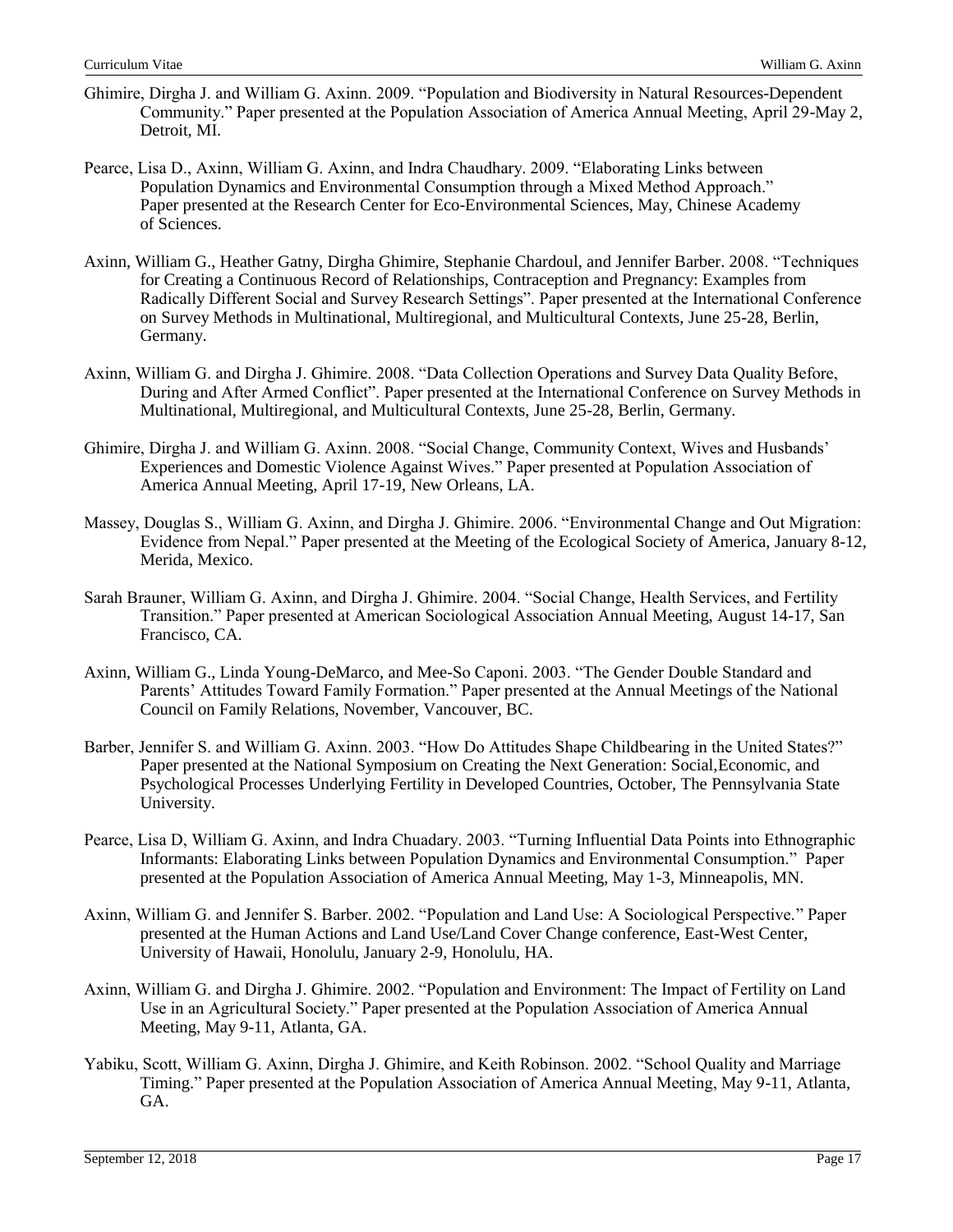- Beutel, Ann M. and William G. Axinn. 2001. "Social Change, Gender, and Educational Attainment." Paper presented at the Population Association of America Annual Meeting, March 29-31, Washington, D.C.
- Ghimire, Dirgha J. and William G. Axinn. 2001. "Premarital Independence and Spouse Choice in an Arranged Marriage Society." Paper presented at the Population Association of America Annual Meeting, March 29- 31, Washington, D.C.
- Axinn, William G., Jennifer S. Barber, and Ann E. Biddlecom. 2000. "Social Change, Family Size, and Environmental Consumption." Paper presented at the Population Association of America Annual Meeting, March 23-25, Los Angeles, CA.
- Barber, Jennifer S., William G. Axinn, and Arland Thornton. 2000. "The Impact of Attitudes on Family Formation Processes." Presented at the Values Orientations and Life Cycle Decisions conference, Belgian Royal Academy of Sciences, September 4-5, Brussels, Belgium.
- Barber, Jennifer S., Ann E. Biddlecom, and William G. Axinn. 2000. "Neighborhood Change and Environmental Quality." Presented at the American Sociological Association of America Annual Meeting, August 12-16, Washington, D.C.
- Biddlecom, Ann E., William G. Axinn, and Jennifer S. Barber. 2000. "Environmental Effects on Reproductive Preferences." Paper presented at the Population Association of America Annual Meeting, March 23-25, Los Angeles, CA.
- Pienta, A., Jennifer S. Barber and William G. Axinn. 2000. "Social Change and Living Arrangements Among the Elderly." Paper presented at the Population Association of America Annual Meeting, March 23-25, Los Angeles, CA.
- Axinn, William G. and Jennifer S. Barber. 1999. "Mass Education and Fertility Limitation." Presented at the Population Association of America Annual Meeting, March 25-27, New York.
- Axinn, William G. and Scott T. Yabiku. 1999. "Community Change, the Social Organization of Families and Fertility Limitation." Presented at the Population Association of America Annual Meeting, March 25-27, New York.
- Axinn, William G. and Arland Thornton. 1998. "The Transformation in the Meaning of Marriage." Paper presented at the NICHD-sponsored Ties that Bind conference June 29-30, Bethesda, MD.
- Axinn, William G., Arland Thornton, Lishou Yang, Linda Young-DeMarco, and Yu Xie. 1998. "Mother's Reports of Children's Family Formation Behavior." Paper presented at the Population Association of America Annual Meeting, April 1-4, Chicago.
- Axinn, William G., Jennifer S. Barber, and Arland Thornton. 1997. "Values and Beliefs as Determinants of Outcomes in Children's Lives." Paper presented at the National Symposium on Transitions to Adulthood in a Changing Economy, October 30-31, The Pennsylvania State University.
- Barber, Jennifer S., William G. Axinn, and Arland Thornton. 1997. "Unwanted Childbearing and Mother-Child Relationships." Paper presented at the Population Association of America Annual Meeting, March 27-29, Washington, D.C.
- Shivakoti, Ganesh P., William G. Axinn, Prem Bhandari, and Netra Chhetri. 1997. "The Impact of Community Context on Land Use in an Agricultural Society." Paper presented at the Population Association of America Annual Meeting, March 27-29, Washington, D.C.
- Axinn, William G., Jennifer S. Barber, and Dirgha J. Ghimire. 1996. "The Neighborhood History Calendar: A Data Collection Method Designed for Dynamic Multilevel Modeling." Paper presented at the Population Association of America Annual Meeting, May 9-11, New Orleans, LA.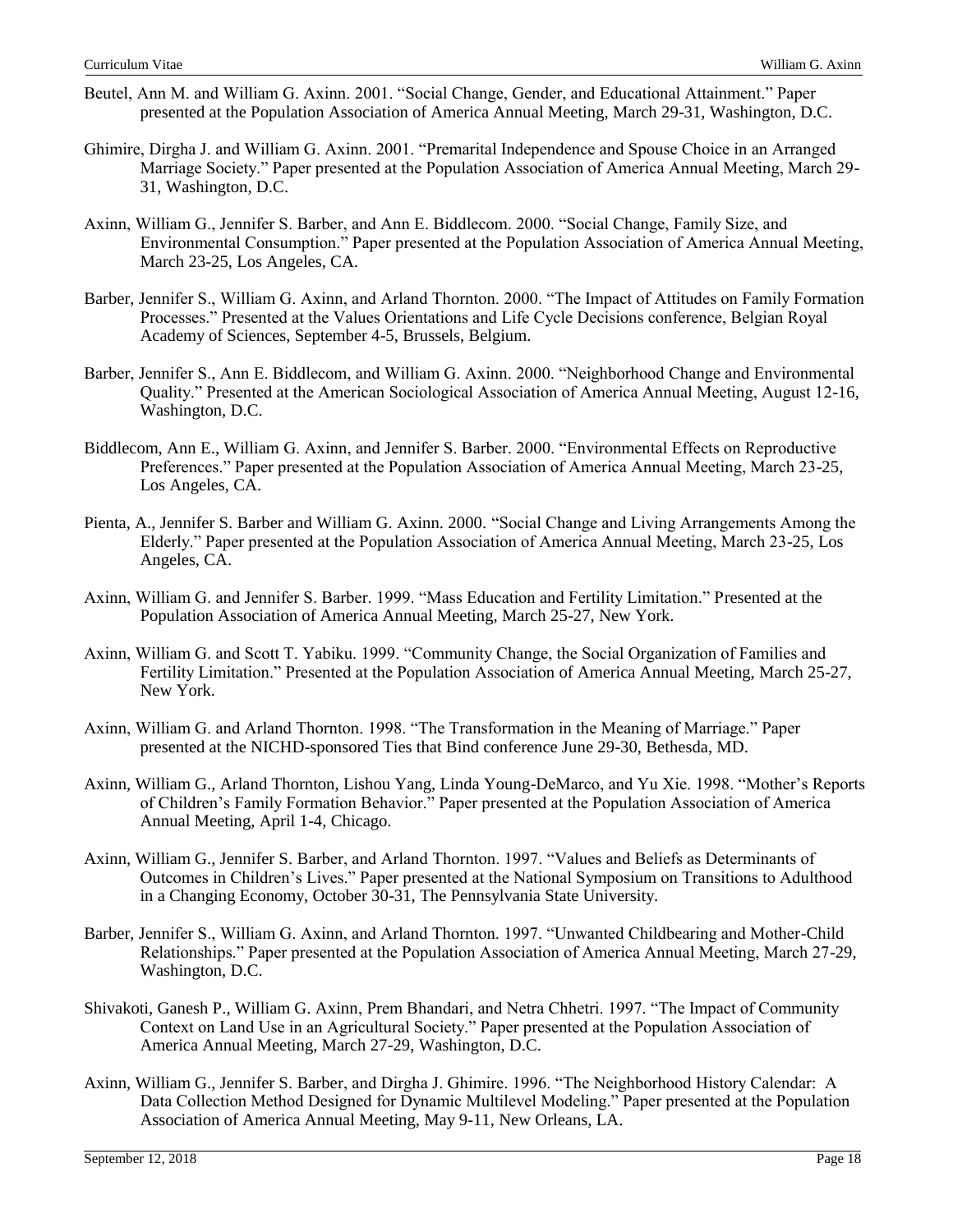- Barber, Jennifer S. and William G. Axinn. 1996. "Gender Differences in the Impact of Parental Pressure for Grandchildren on Young People's Entry into Cohabitation and Marriage." Paper presented at the Population Association of America Annual Meeting, May 9-11, New Orleans, LA.
- Axinn, William G. 1995. "Cohabitation, Non-Family Living and Family Formation Values: Social Interaction and New Experiences." Paper presented at the Population Association of America Annual Meeting, April 6-8, San Francisco, CA.
- Axinn, William G., Greg J. Duncan, and Arland Thornton. 1995. "The Effects of Parental Income, Wealth and Attitudes on Children's Completed Schooling and Self-Esteem." Paper presented at the conference "Consequences of Growing Up Poor." Sponsored by the NICHD Family and Child Wellbeing Network and The Russell Sage Foundation, Feb. 2-3, Washington, D.C.
- Barber, Jennifer S. and William G. Axinn. 1995. "Gender-Role Attitudes and Preferences for Careers: Influences on Marriage and Cohabitation." Paper presented at the Population Association of America Annual Meeting, April 6-8, San Francisco, CA.
- Barber, Jennifer S., William G. Axinn, Ganesh P. Shivakoti, and Kishor Gajurel. 1995. "Sampling Strategies for Less Developed Countries: A Detailed Example from Rural Nepal." Paper presented at the Population Association of America Annual Meeting, April 6-8, San Francisco, CA.
- Axinn, William G. and Arland Thornton. 1994. "The Influence of Parents' Marital Dissolutions on Children's Family Formation Attitudes." Paper presented at the American Sociological Association Annual Meeting, August 3-8, Los Angeles, CA.
- Thornton, A., William G. Axinn, and Jay Teachman. 1994. "The Influence of Educational Experiences on Cohabitation and Marriage in Early Adulthood." Paper presented at the Population Association of America Annual Meeting.
- Axinn, William G. 1993. "Qualitative vs. Quantitative Approaches: Is this Distinction Useful?" Paper presented at the Population Research Institute workshop on "Qualitative Approaches for Demographic Research," July 22-23, The Pennsylvania State University.
- Axinn, William G. and Arland Thornton. 1992. "The Intergenerational Reciprocal Relationships Between Cohabitation Attitudes and Cohabitation and Marriage Behavior." Paper presented at the American Sociological Association Annual Meeting.
- Fricke, T. E., William G. Axinn, and Arland Thornton. 1992. "Going Home Again: Inter-Familial Relations, Marriage and Women's Contact with Their Natal Families in Two Nepali Communities." Paper presented at the Population Association of America Annual Meeting.
- Axinn, William G. and Tom Fricke. 1991. "Women's Social Support and Demand for Children: Changing Familial Contexts of Fertility Decisions." Paper presented at the Population Association of America Annual Meeting.
- Axinn, William G. 1990. "Social Change, Family Organization and the Onset of Fertility Decline: Tests of a Theoretical Model Among the Tamang of Nepal." Paper presented at the Population Association of America Annual Meeting.
- Axinn, William G. and Tom Fricke. 1990. "The Micro Demographic Community-Study Approach: Improving Survey Data by Integrating the Ethnographic Method." Invited paper to the American Statistical Association's International Conference on Measurement Errors in Surveys.
- Axinn, William G. 1989. "The Influence of Interviewer Gender on Responses to Sensitive Questions in Less Developed Settings: Evidence from Nepal." Paper presented at the American Association for Public